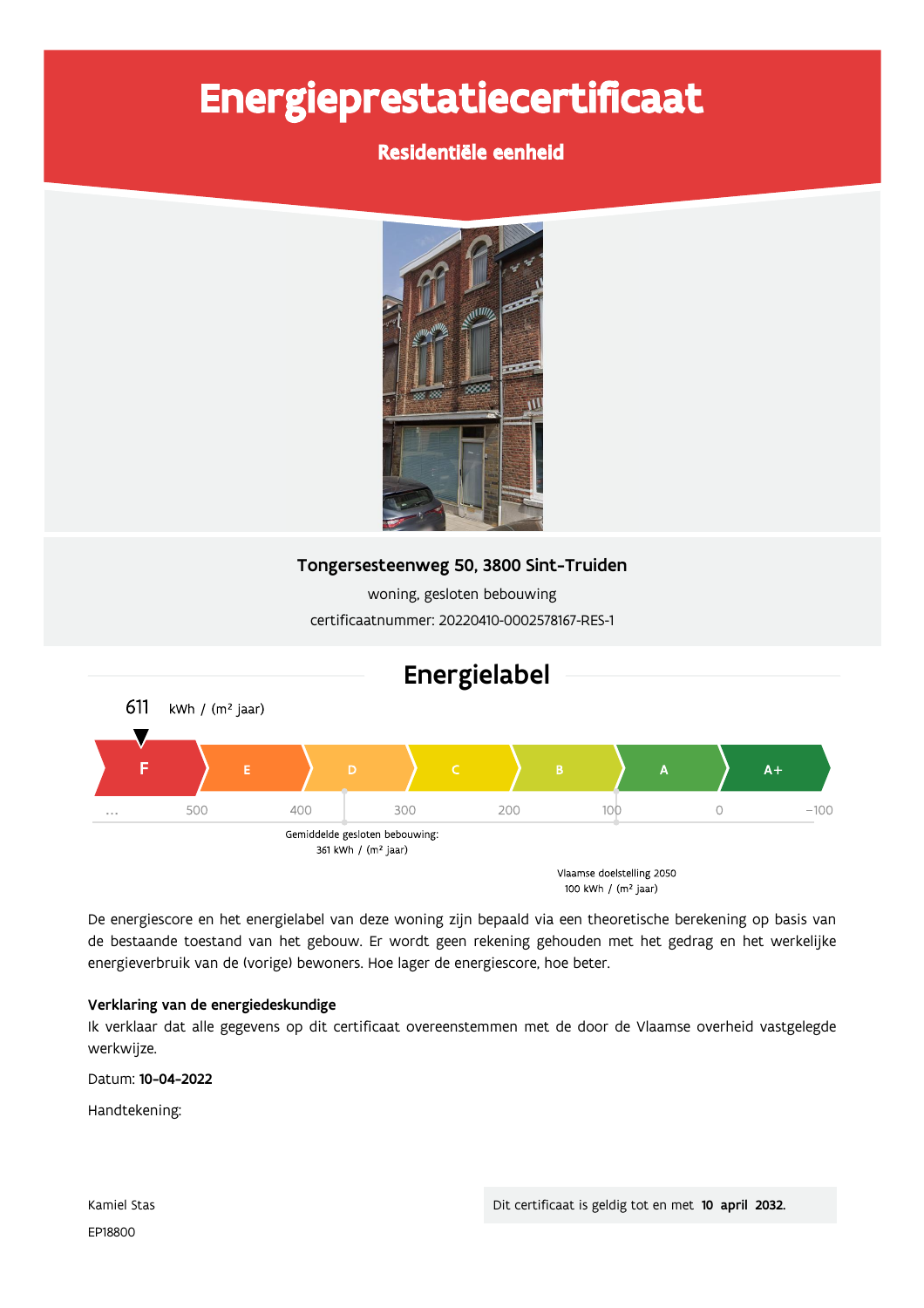# Huidige staat van de woning

Om met uw woning te voldoen aan de energiedoelstelling, zijn er twee mogelijke pistes:

OF

#### $(1)$ Inzetten op isolatie en verwarming

U isoleert elk deel van uw woning tot de voorziet doelstelling én  $\mathbf{u}$ een energie-efficiënte verwarmingsinstallatie (warmtepomp, condenserende ketel. (micro-)WKK. efficiënt warmtenet  $\bigcap_{ }$ decentrale toestellen met een totaal maximaal vermogen van 15 W/m<sup>2</sup>).

#### $2^{\circ}$ Energielabel van de woning

U behaalt een energielabel A voor uw woning(= energiescore van maximaal 100 kWh/(m<sup>2</sup> jaar)). U kiest op welke manier u dat doet: isoleren, efficiënt ventileren, efficiënt verwarmen, zonne-energie, hernieuwbare energie ...



Koeling en zomercomfort Kans op oververhitting



Luchtdichtheid

Niet bekend

Zonne-energie

Geen zonneboiler of zonnepanelen aanwezig

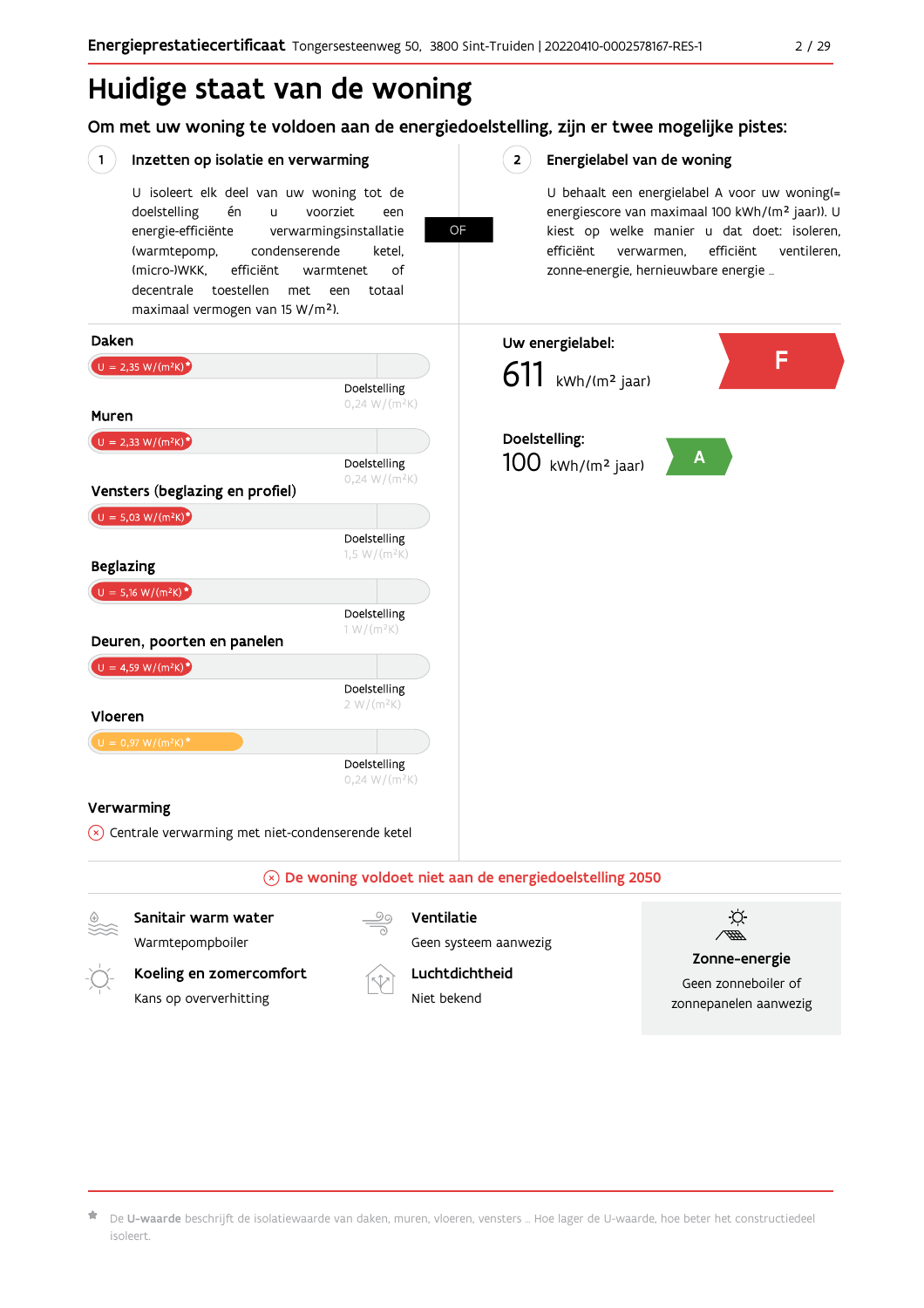# Overzicht aanbevelingen

In deze tabel vindt u aanbevelingen om uw woning energiezuiniger te maken. De aanbevelingen zijn gebaseerd op piste 1. Kunt u ze niet allemaal uitvoeren, dan helpen ze u ook om via piste 2 de doelstelling te halen. Vraag advies aan een specialist voordat u met de renovatiewerken start.

De volgorde in deze tabel is automatisch bepaald en is niet noodzakelijk de juiste volgorde om aan de slag te gaan. Het is louter een eerste indicatie op basis van de energieprestatie.



De prijsindicaties zijn automatisch berekend en kunnen door de energiedeskundige niet aangepast worden. De prijzen zijn bedoeld als indicatie van de gemiddelde marktprijs voor een bepaald type werk. Voor een concrete kostenraming moet u altijd beroep doen op een aannemer of architect. Meer informatie over wat wel en niet inbegrepen is vindt u op pagina 26.

|   | <b>HUIDIGE SITUATIE</b>                                                                                                                                                     | <b>AANBEVELING</b>                                                                                                                            | <b>GEMIDDELDE</b><br><b>PRIJSINDICATIE</b> |
|---|-----------------------------------------------------------------------------------------------------------------------------------------------------------------------------|-----------------------------------------------------------------------------------------------------------------------------------------------|--------------------------------------------|
|   | Plat dak<br>69 m <sup>2</sup> van het platte dak is vermoedelijk niet Plaats isolatie boven op het platte dak.<br>geïsoleerd.                                               |                                                                                                                                               | € 12 000                                   |
|   | Vensters<br>16.5 m <sup>2</sup> van de vensters heeft enkele<br>beglazing. Dat is niet energiezuinig. Ook de<br>raamprofielen zijn thermisch weinig<br>performant.          | Vervang de vensters door nieuwe vensters € 13 000 <sup>*</sup><br>met hoogrendementsbeglazing en<br>energieperformante raamprofielen.         |                                            |
|   | Deuren en poorten<br>2,1 m <sup>2</sup> van de deuren of poorten is<br>onvoldoende geïsoleerd.                                                                              | Vervang de niet-energiezuinige deuren of<br>poorten door een energiezuinig alternatief<br>met sterk isolerende profielen.                     | € 3 500                                    |
|   | Muur<br>98 m <sup>2</sup> van de muren is vermoedelijk niet<br>geïsoleerd.                                                                                                  | Plaats isolatie aan de binnenkant van de<br>muur<br>of plaats isolatie aan de buitenkant van de €36 000 <sup>*</sup><br>muur.                 | € 24 000 <sup>★</sup>                      |
| Ш | Vloer boven kelder of buiten<br>39 m <sup>2</sup> van de vloer is vermoedelijk niet<br>geïsoleerd.                                                                          | Plaats isolatie.                                                                                                                              | € 2 000                                    |
|   | <b>Vensters</b><br>4.5 m <sup>2</sup> van de vensters heeft dubbele<br>beglazing. Dat is weinig energiezuinig. Ook<br>de raamprofielen zijn thermisch weinig<br>performant. | Vervang de vensters door nieuwe vensters $\epsilon$ 3 500 <sup>*</sup><br>met hoogrendementsbeglazing en<br>energieperformante raamprofielen. |                                            |
|   | Deuren en poorten<br>2,1 m <sup>2</sup> van de deuren of poorten is<br>onvoldoende geïsoleerd.                                                                              | Vervang de weinig energiezuinige deuren<br>of poorten door een energiezuinig<br>alternatief met sterk isolerende profielen.                   | € 3 500 <sup>★</sup>                       |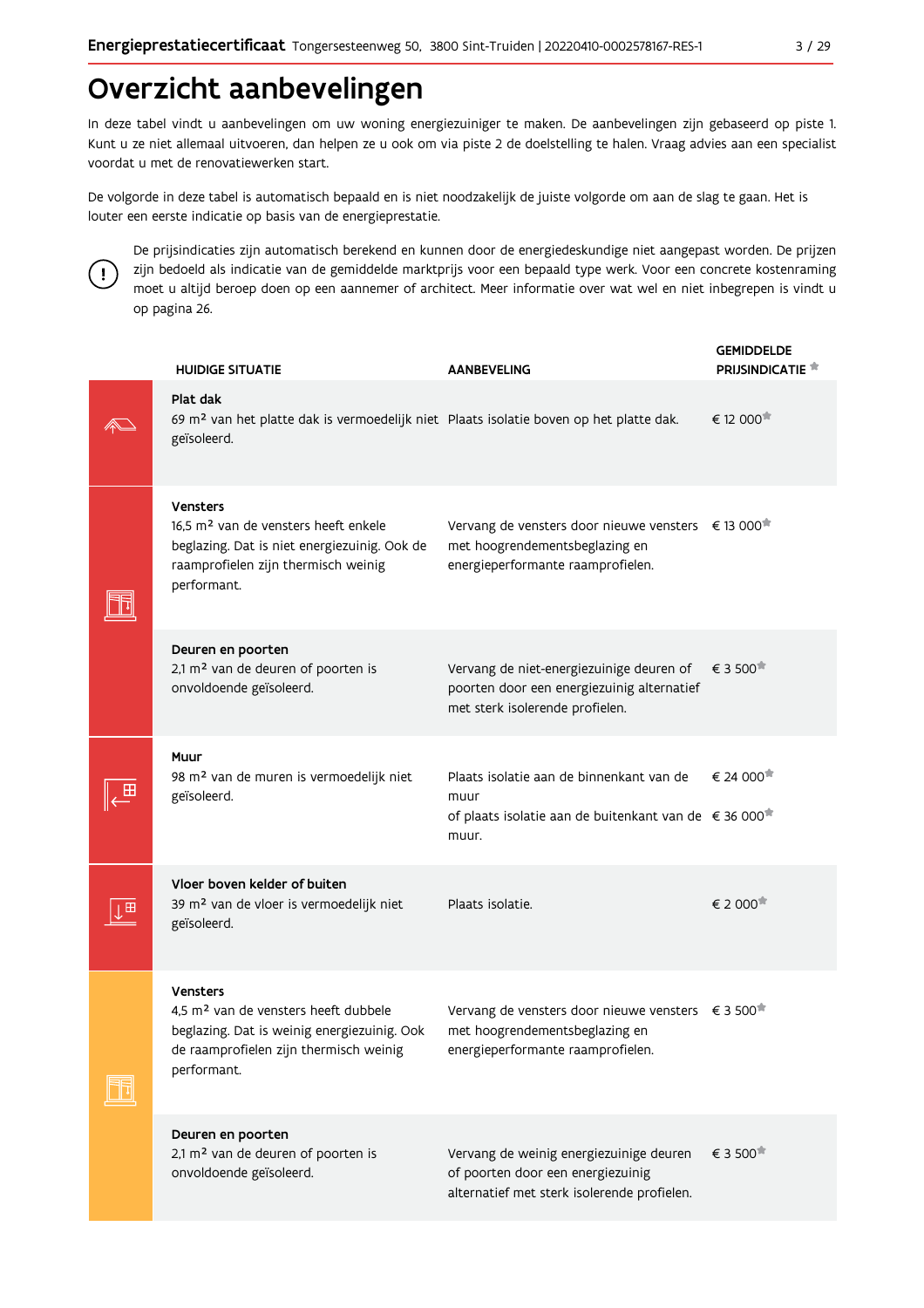#### Energieprestatiecertificaat Tongersesteenweg 50, 3800 Sint-Truiden | 20220410-0002578167-RES-1

| Vloer op volle grond<br>72 m <sup>2</sup> van de vloer op volle grond is<br>vermoedelijk niet geïsoleerd.                                         | Plaats isolatie in de vloer.                                                                                                                                                                                                                                                                                                                                                                                     | € 17 500 <sup>★</sup>                             |
|---------------------------------------------------------------------------------------------------------------------------------------------------|------------------------------------------------------------------------------------------------------------------------------------------------------------------------------------------------------------------------------------------------------------------------------------------------------------------------------------------------------------------------------------------------------------------|---------------------------------------------------|
| Verwarming<br>100% van de woning wordt verwarmd met<br>een niet-condenserende ketel.                                                              | Vervang deze inefficiënte opwekker(s) door € 10 500 <sup>*</sup><br>een lucht/water of bodem/water<br>warmtepomp<br>of door een condenserende ketel.<br>Een condenserende ketel heeft een iets slechter rendement.<br>Gemiddeld gezien zal uw energiescore met een<br>condenserende ketel, na uitvoering van alle aanbevelingen,<br>een 20-tal kWh/(m <sup>2</sup> jaar) hoger liggen dan met een<br>warmtepomp. | $/$ € 21 500 <sup><math>#</math></sup><br>€ 6 500 |
| Zonneboiler<br>Er is geen zonneboiler aanwezig.                                                                                                   | Volgens de zonnekaart is het dak geschikt<br>voor 4,8 m <sup>2</sup> zonnecollectoren. Overweeg<br>de plaatsing van een zonneboiler.                                                                                                                                                                                                                                                                             | € 5 000 <sup><math>#</math></sup>                 |
| Zonnepanelen<br>Er zijn geen zonnepanelen aanwezig.                                                                                               | Volgens de zonnekaart is het dak geschikt<br>voor 30 m <sup>2</sup> zonnepanelen. Overweeg de<br>plaatsing van zonnepanelen.                                                                                                                                                                                                                                                                                     | €4 500                                            |
| <b>Hellend dak</b><br>56 m <sup>2</sup> van het hellende dak is redelijk goed<br>geïsoleerd, maar voldoet nog niet aan de<br>energiedoelstelling. | Overweeg bij een grondige renovatie<br>bijkomende isolatie aan de binnenkant<br>of aan de buitenkant van het hellende dak<br>te plaatsen.                                                                                                                                                                                                                                                                        |                                                   |
| • Energetisch helemaal niet in orde<br>• Energetisch niet in orde                                                                                 | • Energetisch redelijk in orde<br>• Zonne-energie                                                                                                                                                                                                                                                                                                                                                                |                                                   |

## Energielabel na uitvoering van de aanbevelingen

Als u beslist om uw woning stapsgewijs te renoveren in de hierboven gesuggereerde volgorde, geeft de onderstaande energieschaal een overzicht van waar uw woning zich na elke stap zal bevinden op de energieschaal. Verandert u de volgorde, dan verandert ook de impact van elke maatregel. Dat kan hier niet weergegeven worden.



\* Als er verschillende gangbare uitvoeringsmethodes zijn, worden de prijzen hiervan gescheiden door een schuine streep. Meer detailinformatie vindt u vanaf pagina 26.

 $4/29$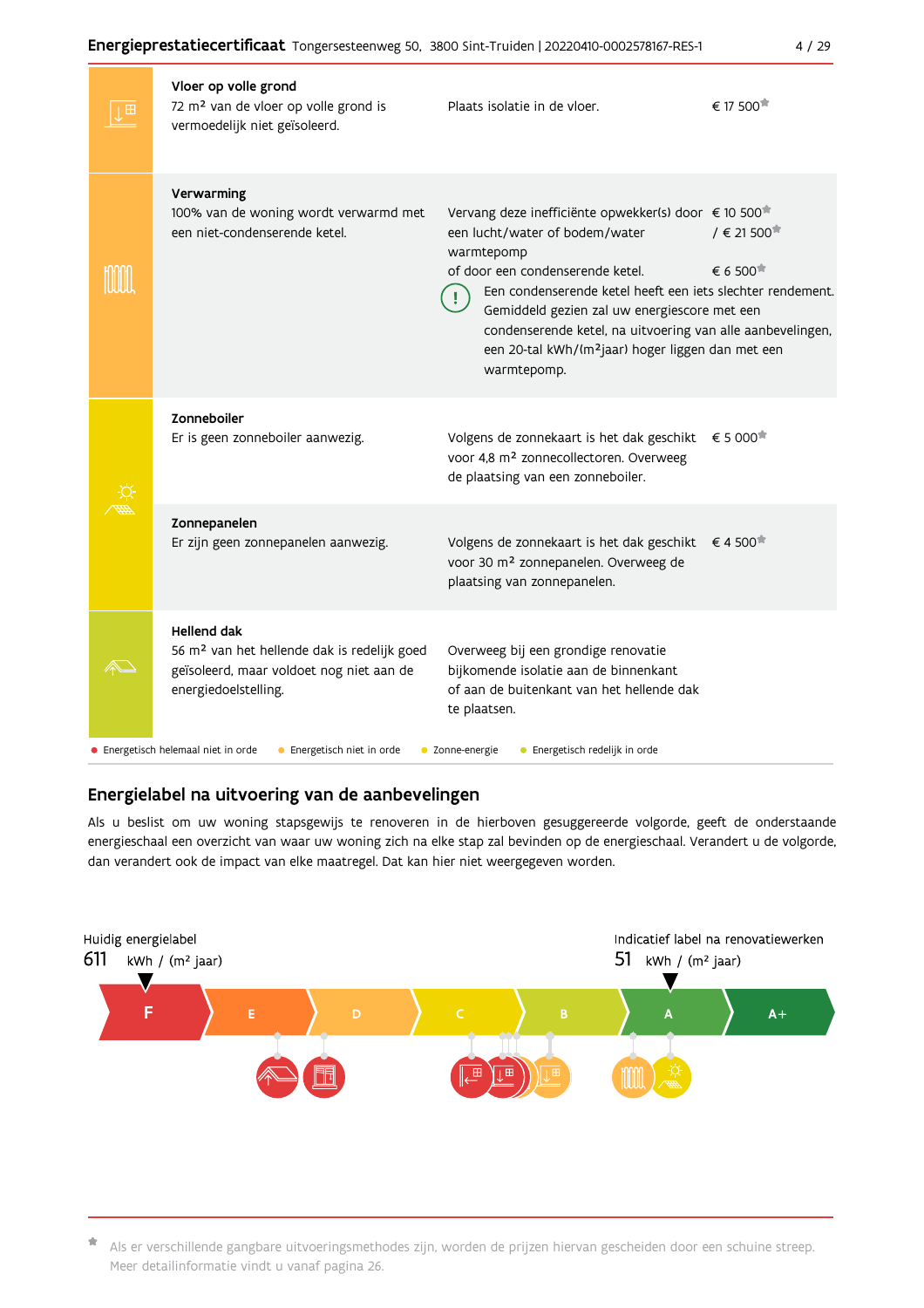### Aandachtspunten

Hou rekening met de volgende aspecten als u uw woning energiezuinig en comfortabeler wilt maken.

Luchtdichtheid: De luchtdichtheid van uw woning is niet gemeten. Een goede luchtdichtheid is nodig om de warmte niet via spleten en kieren te laten ontsnappen. Let er bij de renovatie op dat de werken luchtdicht uitgevoerd worden. U kunt nadien de luchtdichtheid laten meten om eventueel overblijvende lekken op te sporen en uw energielabel mogelijk nog te verbeteren.

Ventilatie: Uw woning beschikt mogelijk niet over voldoende ventilatievoorzieningen. Een goede ventilatie is echter noodzakelijk om een gezond binnenklimaat te garanderen. Voorzie bij uw renovatie daarom in een ventilatiesysteem. Om energie te besparen, kunt u het best kiezen voor een systeem met vraagsturing of warmteterugwinning.



Koeling en zomercomfort: Uw woning heeft kans op oververhitting. Overweeg buitenzonwering om de zon zoveel mogelijk buiten te houden tijdens de zomer. Vermijd de plaatsing van een koelinstallatie, want die verbruikt veel energie.

Sanitair warm water: De badkamer is momenteel nog niet voorzien van sanitair warm water. Bekijk of een aansluiting op de bestaande warmtepompboiler mogelijk is. Daarmee kunt u energie besparen.

#### Let op!

 $\left( \begin{array}{c} 1 \end{array} \right)$ 

De aanbevelingen, aandachtspunten en eventuele prijsindicaties op het energieprestatiecertificaat worden standaard gegenereerd op de wijze die de Vlaamse overheid heeft vastgelegd. Laat u bijstaan door een specialist om op basis van de aanbevelingen en aandachtspunten een concreet renovatieplan op te stellen. De energiedeskundige is niet aansprakelijk voor de eventuele schade die ontstaat bij het uitvoeren van de standaard gegenereerde aanbevelingen of aandachtspunten.

#### Meer informatie?

- Voor meer informatie over het energieprestatiecertificaat, gebruiksgedrag, woningkwaliteit ... kunt u terecht op www.energiesparen.be.
- Meer informatie over uw woning vindt u op uw persoonlijke woningpas. Surf naar woningpas.vlaanderen.be om uw woningpas te bekijken.
- Meer informatie over beter renoveren vindt u op www.energiesparen.be/ikbenoveer.

Gegevens energiedeskundige: Kamiel Stas 3800 Sint-Truiden **FP18800** 

#### **Premies**

Informatie over energiewinsten, subsidies of andere financiële voordelen vindt u op www.energiesparen.be.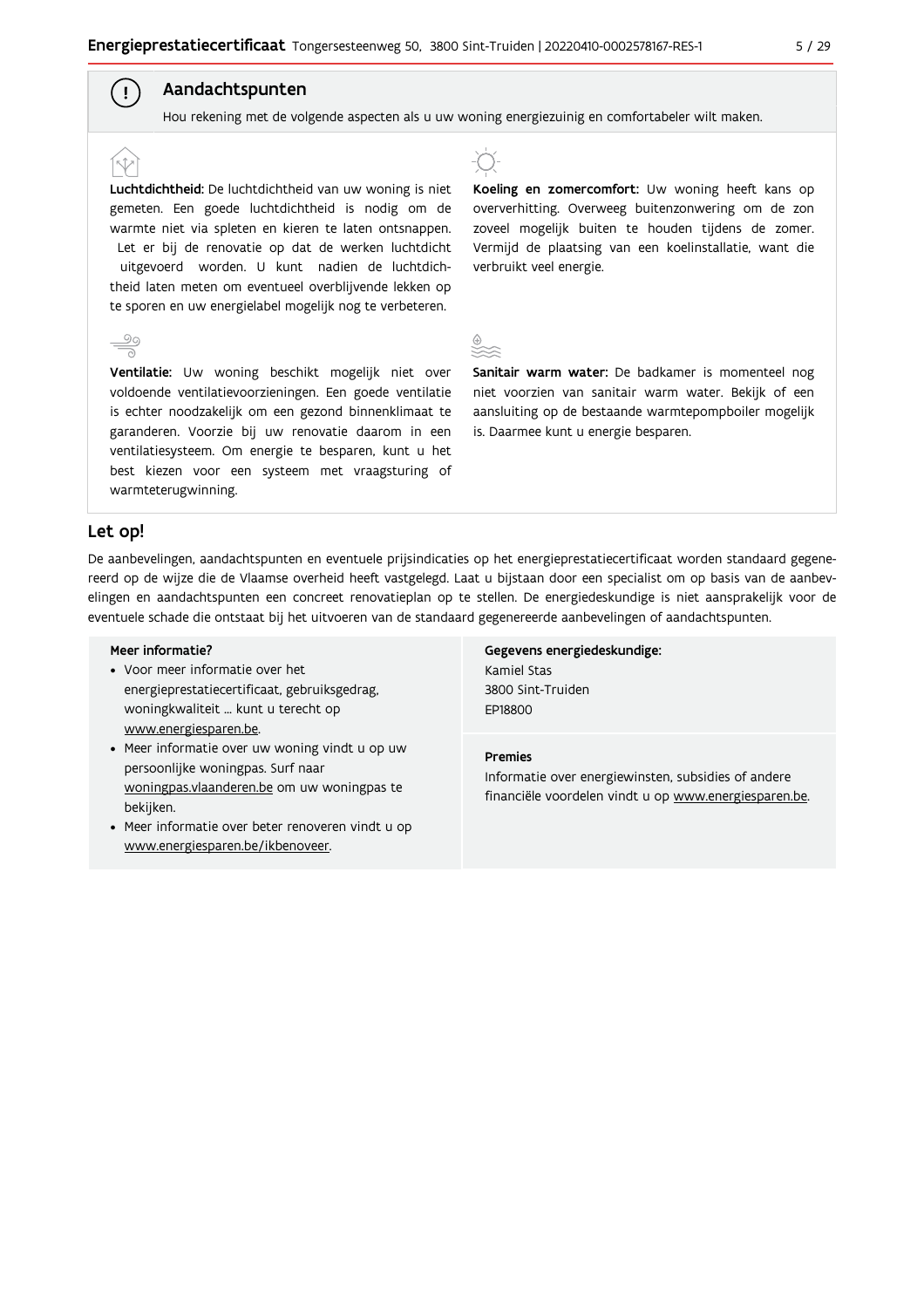# Energieprestatiecertificaat (EPC) in detail

Elk gebouw bestaat uit verschillende onderdelen die met elkaar verbonden zijn. Als u renoveert, kunt u het best al rekening houden met de werken die u later nog gaat uitvoeren.

Dit deel van het energieprestatiecertificaat gaat dieper in op de aanbevelingen van uw woning. Samen met uw architect of andere vakman kunt u op basis hiervan een renovatieplan opstellen.

#### Inhoudstafel

| Daken.                            | 8  |
|-----------------------------------|----|
| Vensters en deuren                | 11 |
| Muren.                            | 14 |
| Vloeren.                          | 17 |
| Ruimteverwarming                  | 19 |
| Installaties voor zonne-energie.  | 22 |
| Overige installaties              | 24 |
| Bewijsstukken gebruikt in dit EPC | 25 |
| Toelichting prijsindicaties       | 26 |
|                                   |    |

#### 10 goede redenen om nu al te BENOveren

BENOveren is BEter reNOveren dan gebruikelijk is, met hogere ambities op het vlak van energieprestaties, goed gepland en met deskundig advies, zodat ook latere renovatiestappen haalbaar blijven (zie ook www.energiesparen.be/ikbenoveer). Een geBENOveerde woning biedt veel voordelen:

1. Een lagere energiefactuur 2. Meer comfort 3. Een gezonder binnenklimaat 4. Esthetische meerwaarde 5. Financiële meerwaarde 03 6. Nodig voor ons klimaat  $\begin{picture}(180,10) \put(0,0){\line(1,0){10}} \put(10,0){\line(1,0){10}} \put(10,0){\line(1,0){10}} \put(10,0){\line(1,0){10}} \put(10,0){\line(1,0){10}} \put(10,0){\line(1,0){10}} \put(10,0){\line(1,0){10}} \put(10,0){\line(1,0){10}} \put(10,0){\line(1,0){10}} \put(10,0){\line(1,0){10}} \put(10,0){\line(1,0){10}} \put(10,0){\line($ 7. Uw woning is klaar voor uw oude dag 8. Minder onderhoud 9. Vandaag al haalbaar 10. De overheid betaalt mee

#### Renoveren of slopen: let op voor asbest!

Asbest is een schadelijke stof die nog regelmatig aanwezig is in gebouwen. In veel gevallen kunnen asbesttoepassingen op een eenvoudige en vooral veilige manier verwijderd worden. Deze werken en eventuele bijhorende kosten zijn niet inbegrepen in het EPC. Voor meer informatie over (het herkennen van) asbest en asbestverwijdering kunt u terecht op www.ovam.be.

#### Hoe wordt het EPC opgemaakt?

De eigenschappen van uw woning zijn door de energiedeskundige ingevoerd in software die door de Vlaamse overheid is opgelegd. De energiedeskundige mag zich alleen baseren op zijn vaststellingen tijdens het plaatsbezoek en op bewijsstukken die voldoen aan de voorwaarden die de Vlaamse overheid heeft opgelegd. Op basis van de invoergegevens berekent de software het energielabel en genereert automatisch aanbevelingen en eventueel ook prijsindicaties. Bij onbekende invoergegevens gaat de software uit van veronderstellingen, onder meer op basis van het (ver)bouw- of fabricagejaar. Om zeker te zijn van de werkelijke samenstelling van uw muur, dak of vloer kunt u ervoor kiezen om verder (destructief) onderzoek uit te voeren (losschroeven stopcontact, gaatje boren in een voeg, binnenafwerking tijdelijk verwijderen ...).

Voor meer informatie over de werkwijze, de bewijsstukken en de voorwaarden kunt u terecht op www.energiesparen.be.

De bewijsstukken die gebruikt zijn voor dit EPC, kan u terugvinden op pagina 25.

### Slopen?

Voor oudere woningen of woningen in slechte staat, is het soms interessant om het gebouw te slopen en opnieuw te beginnen. Als u sloop overweegt, kunt u voor meer informatie terecht op www.energiesparen.be.

#### **Energiedoelstelling 2050**

De energiedoelstelling van de Vlaamse Regering is om tegen 2050 alle woningen en appartementen in Vlaanderen minstens even energiezuinig te maken als een energetisch performante nieuwbouwwoning van 2017.

Ten tijde van de opmaak van dit EPC is het nog niet verplicht om aan die energiedoelstelling te voldoen. Denk echter vooruit! Hou nu al zo veel mogelijk rekening met die energiedoelstelling en streef zelfs naar beter.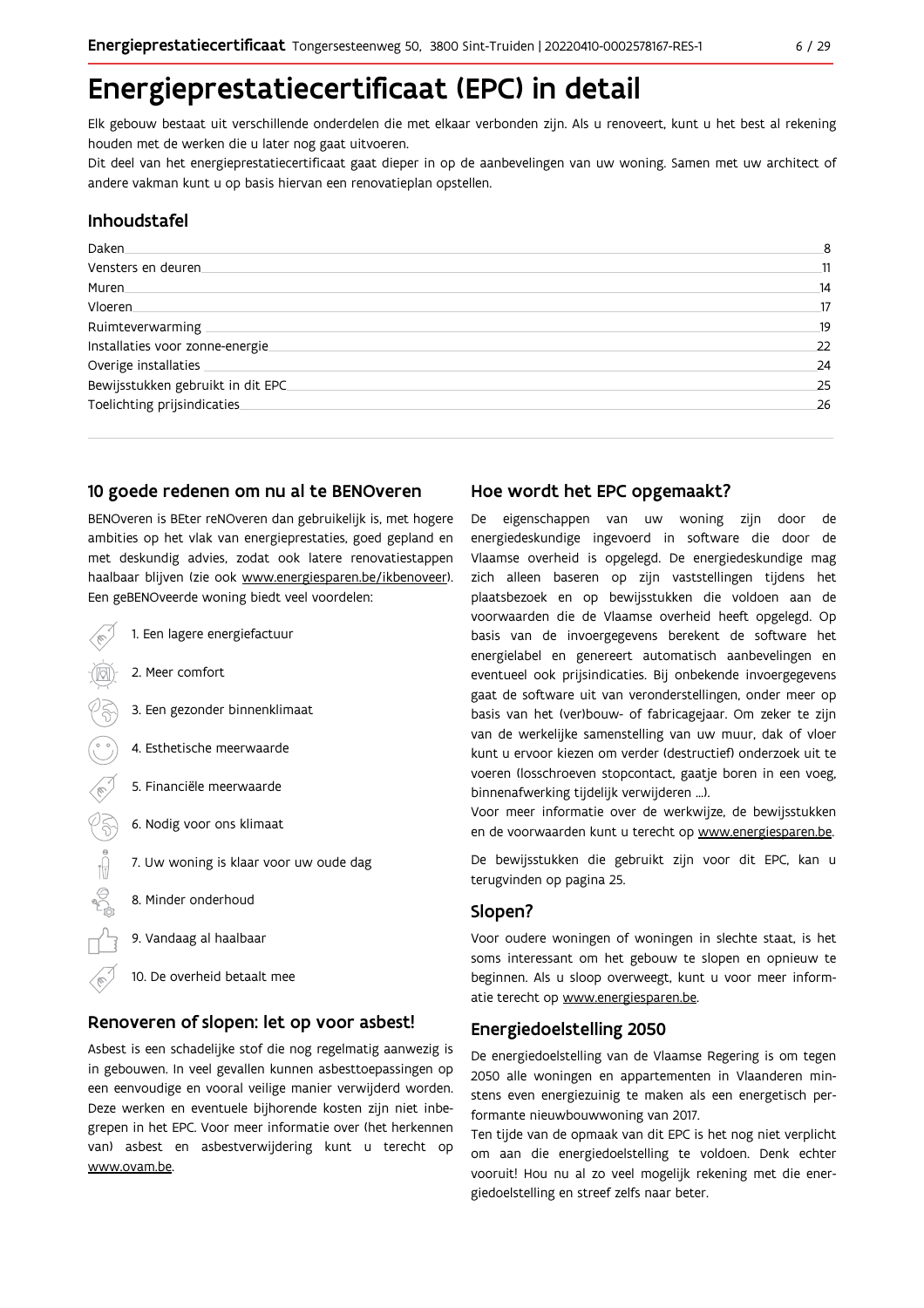| Gebouw id / Gebouweenheid id                                | 6389239 / 6390873      |
|-------------------------------------------------------------|------------------------|
| Datum plaatsbezoek                                          | 05/04/2022             |
| Referentiejaar bouw                                         | Onbekend               |
| Beschermd volume (m <sup>3</sup> )                          | 647                    |
| Ruimten niet opgenomen in het beschermd volume              | Kelder                 |
| Bruikbare vloeroppervlakte (m <sup>2</sup> )                | 214                    |
| Verliesoppervlakte (m <sup>2</sup> )                        | 360                    |
| Infiltratiedebiet (m <sup>3</sup> /(m <sup>2</sup> h))      | Onbekend               |
| Thermische massa                                            | Half zwaar/matig zwaar |
| Open haard(en) voor hout aanwezig                           | Neen                   |
| Niet-residentiële bestemming                                | Geen                   |
| Berekende energiescore (kWh/(m <sup>2</sup> jaar))          | 611                    |
| Karakteristiek jaarlijks primair energieverbruik (kWh/jaar) | 131.015                |
| CO <sub>2</sub> -emissie (kg/jaar)                          | 33.662                 |
| <b>Indicatief S-peil</b>                                    | 159                    |
| Gemiddelde U-waarde gebouwschil (W/(m <sup>2</sup> K))      | 2.10                   |
| Gemiddeld installatierendement verwarming (%)               | 44                     |

## Verklarende woordenlijst

| beschermd volume                                    | Het volume van alle ruimten die men wenst te beschermen tegen warmteverlies naar<br>buiten, de grond en aangrenzende onverwarmde ruimten.                                                                                                                                 |
|-----------------------------------------------------|---------------------------------------------------------------------------------------------------------------------------------------------------------------------------------------------------------------------------------------------------------------------------|
| bruikbare vloeroppervlakte                          | De vloeroppervlakte binnen het beschermd volume die beloopbaar en toegankelijk is.                                                                                                                                                                                        |
| U-waarde                                            | De U-waarde beschrijft de isolatiewaarde van daken, muren, vensters  Hoe lager de<br>U-waarde, hoe beter de constructie isoleert.                                                                                                                                         |
| R-waarde                                            | De warmteweerstand van een materiaallaag. Hoe groter de R-waarde, hoe beter de<br>materiaallaag isoleert.                                                                                                                                                                 |
| lambdawaarde                                        | De warmtegeleidbaarheid van een materiaal. Hoe lager de lambdawaarde, hoe beter<br>het materiaal isoleert.                                                                                                                                                                |
| karakteristiek jaarlijks primair<br>energieverbruik | De berekende hoeveelheid primaire energie die gedurende één jaar nodig is voor de<br>verwarming, de aanmaak van sanitair warm water, de ventilatie en de koeling van een<br>woning. Eventuele bijdragen van zonneboilers en zonnepanelen worden in mindering<br>gebracht. |
| berekende energiescore                              | Een maat voor de totale energieprestatie van een woning. De berekende energiescore<br>is gelijk aan het karakteristiek jaarlijks primair energieverbuik, gedeeld door de<br>bruikbare vloeroppervlakte.                                                                   |
| S-peil                                              | Een maat voor de energieprestatie van de gebouwschil van een woning. Het S-peil<br>houdt rekening met de isolatie, de luchtdichtheid, de oriëntatie, de zonnewinsten en<br>de vormefficiëntie. Hoe lager het S-peil, hoe energie-efficiënter de gebouwschil.              |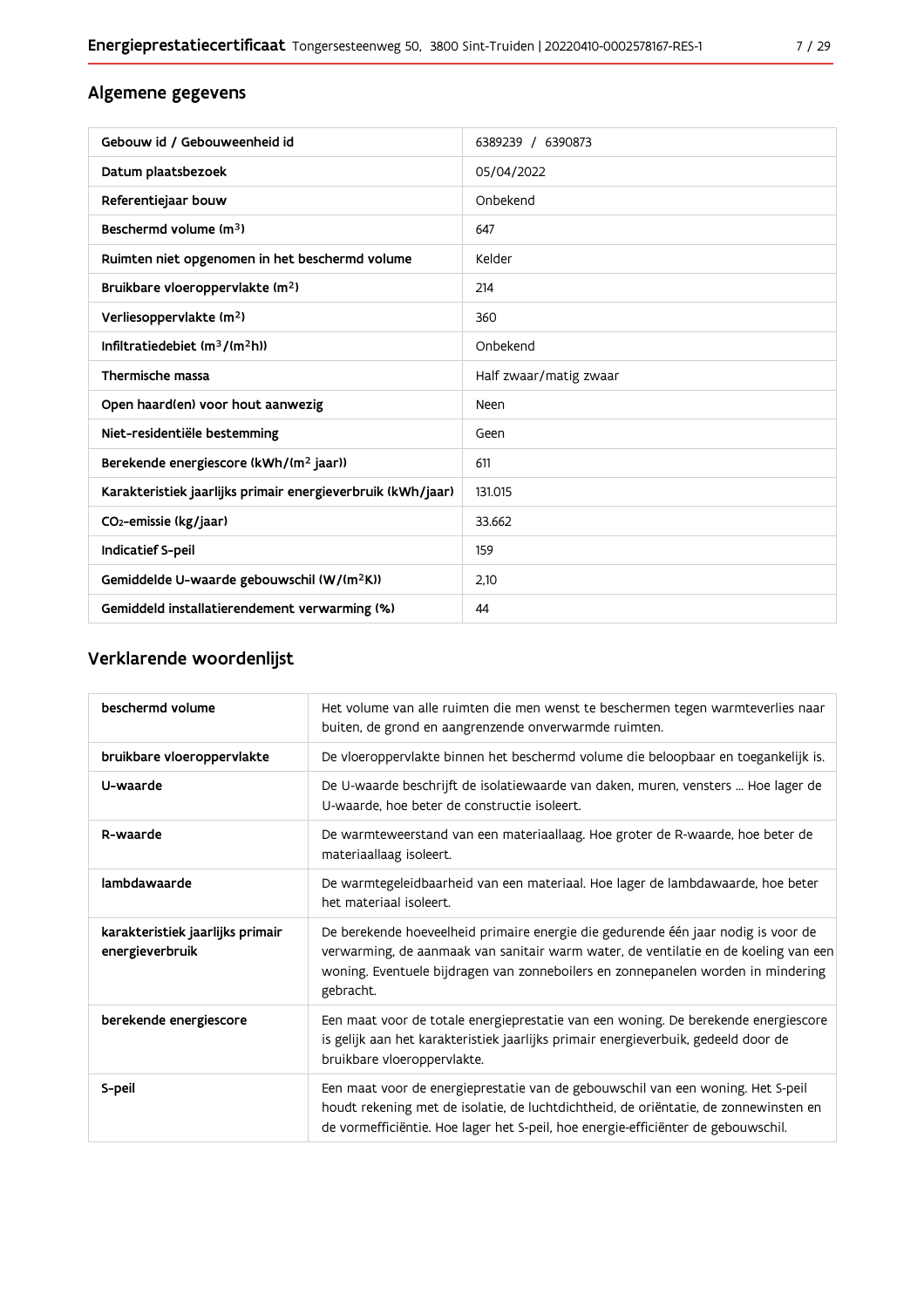## **Daken**



#### Plat dak

69 m<sup>2</sup> van het platte dak is vermoedelijk niet Plaats isolatie boven op het platte dak.  $\epsilon$  12 000 $\pi$ geïsoleerd.

#### **Hellend dak**

56 m<sup>2</sup> van het hellende dak is redelijk goed geïsoleerd, maar voldoet nog niet aan de energiedoelstelling.

Overweeg bij een grondige renovatie bijkomende isolatie aan de binnenkant of aan de buitenkant van het hellende dak te plaatsen.

Bij de renovatie van uw dak kunt u het best streven naar een U-waarde van maximaal 0,24 W/(m<sup>2</sup>K). Dat komt overeen met een isolatielaag van ongeveer 14 cm minerale wol of XPS ( $\lambda_a$  = 0,035 W/(m.K)) of 12 cm PUR ( $\lambda_a$  = 0,027 W/(m.K)). Als u de isolatie van uw platte of hellende dak tussen een houten dakstructuur plaatst, moet u de isolatiedikte verhogen tot minstens 22 cm minerale wol.

Hoogstwaarschijnlijk renoveert u uw dak(en) maar één keer grondig. Isoleer daarom meteen maximaal. De energiedoelstelling van 0,24 W/(m<sup>2</sup>K) vormt de basis, maar u kunt altijd streven naar beter.

## Denk vooruit!

- · Isoleert u eerst uw dak en dan uw muren? Verleng dan nu al de dakoversteken zodat de buitenmuurisolatie luchtdicht en zonder koudebrug op de dakisolatie kan aansluiten. Plaats ook de regenwaterafvoer zodanig dat er nog plaats genoeg is om buitenmuurisolatie te plaatsen.
- · Wordt het platte dak een stuk dikker door de isolatie? Hou er dan rekening mee dat u ook de dakgoten, brandmuurtjes, dakranden, gevels ... moet verhogen.
- Bent u van plan een ventilatiesysteem, zonneboiler of zonnepanelen te plaatsen? Hou dan nu al rekening met de nodige leidingdoorvoeren of dakverstevigingen.
- · Denk bij de renovatie van uw dak aan functies die u later nog wilt toevoegen (bijvoorbeeld een zolderkamer wordt bureau) en zorg nu al voor voldoende daglicht door bijvoorbeeld dakvlakvensters te integreren in uw dak.

### Een plat dak isoleren

Bij de isolatie van een plat dak kunt u het best kiezen voor een warm dak. Als het platte dak nog in goede staat is, wordt boven op de bestaande dakconstructie een nieuwe laag met dampscherm, isolatie en dakbedekking aangebracht. Als het dak al geïsoleerd is, moet vooraf bekeken worden hoeveel isolatie u nog kunt bijplaatsen. Vraag daarvoor raad aan een specialist.

Een groendak is een mooie en tegelijk ecologische oplossing. Laat een specialist vooraf onderzoeken of u van het platte dak een groendak kunt maken.

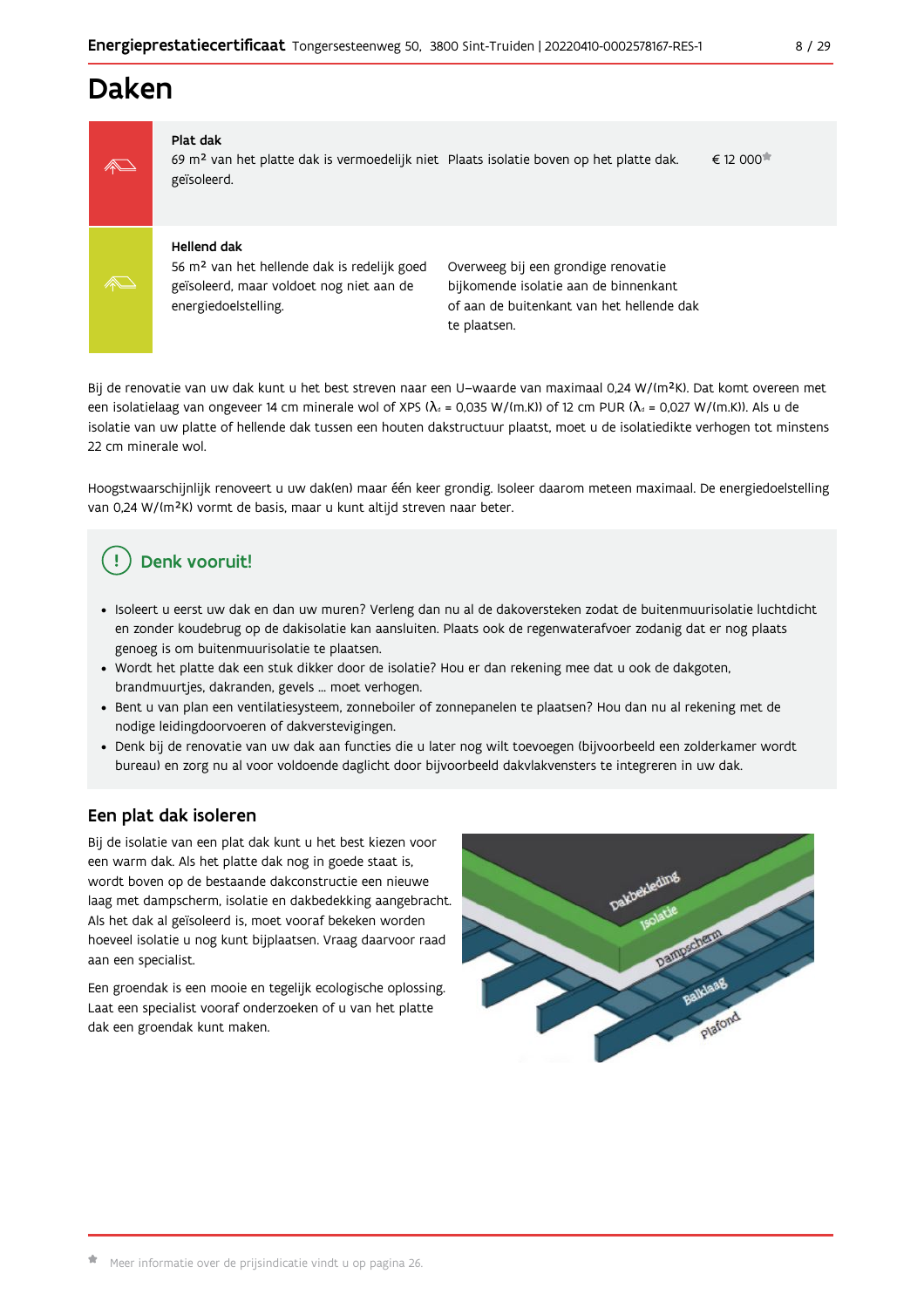### Een hellend dak isoleren

Fen hellend dak kunt u aan de buiten- of binnenkant isoleren.

#### 1. Dak isoleren aan de buitenkant

De isolatie wordt boven op de draagconstructie geplaatst. Daarboven komen een onderdak en dakbedekking (pannen, leien ...).



1. Dampscherm | 2. Isolatie | 3. Onderdak | 4. Dakbekleding  $\Theta$ 

- · Isolatieplaten kunnen doorlopen, waardoor er geen risico is op koudebruggen bij de aansluiting met de muurisolatie.
- · Bestaande dakconstructie kan van binnenuit volledig zichtbaar blijven en binnenafwerking kan behouden worden.
- · U hebt de mogelijkheid om uw dak aan de buitenkant een nieuwe look te geven (met nieuwe dakbedekkingsmaterialen).

#### ⊙

- · Meestal moeilijker uitvoerbaar en duurder, omdat de dakbedekking, panlatten en tengellatten eerst verwijderd moeten worden.
- · Niet altijd mogelijk of wenselijk, bijvoorbeeld door de aansluiting op aanpalende daken, of omdat de dakvlakvensters dan in de hoogte moeten worden aangepast.

#### 2. Dak isoleren aan de binnenkant

De isolatie wordt tussen en onder de dakconstructie aan de binnenkant geplaatst. Daartegen komt een dampscherm en, indien gewenst, een binnenafwerking.



1. Onderdak | 2. Isolatie | 3. Dampscherm | 4. binnenafwerking

#### $\bigoplus$

- Als de dakconstructie in goede staat is en er een onderdak aanwezig is, is isolatie aan de binnenkant van het dak de goedkoopste oplossing.
- · U kunt de werken eventueel zelf uitvoeren volgens de regels van de kunst.
- · Uw dak krijgt een nieuwe look aan de binnenkant (bv. met gipsplaten en afwerking).

#### ⊙

- · Er is extra aandacht nodig voor de overgang van de dakisolatie naar de muurisolatie.
- · Dit kan enkel uitgevoerd worden indien er een dampopen onderdak aanwezig is.
- · U verliest het originele uitzicht van de bestaande dakconstructie en er gaat vaak zolderruimte verloren.

## Pas op!

- · Zorg steeds dat de isolatie wind- en luchtdicht geplaatst wordt. Anders gaat een groot deel van het isolatie-effect teniet.
- · Het extra gewicht op de bestaande constructie van het dak heeft mogelijk een impact op de draagkracht en stabiliteit van het dak, de gevels en de fundering.
- · Door het isoleren van het dak gaat de luchtdichtheid van uw woning er op vooruit en kan de luchtverversing niet meer gebeuren via spleten en kieren. Voorzie dus een ventilatiesysteem om uw woning te ventileren. Dat is niet enkel essentieel om vochtproblemen te vermijden, maar ook voor uw gezondheid en uw comfort.

Laat u bijstaan door een architect, aannemer of vakman voor deskundig advies en een goede uitvoering van de werken.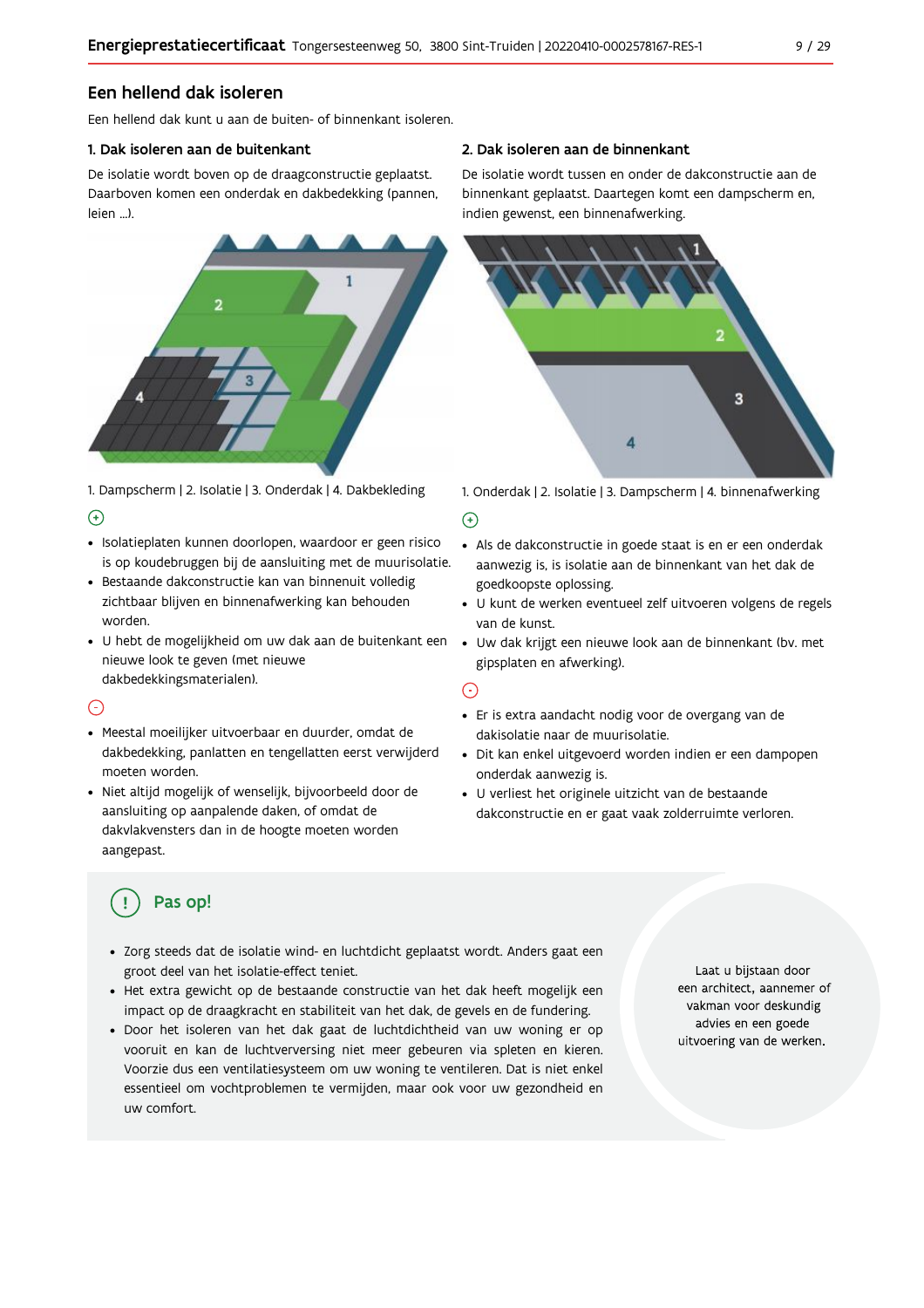## Technische fiche daken

De energiedeskundige heeft de onderstaande gegevens ingevoerd. Bezorg die gegevens aan uw vakman.

| Beschrijving |                    | Oriëntatie               | (m <sup>2</sup> )<br>oppervlakte<br><b>Netto</b> | bekend<br>waarde<br>//(m <sup>2</sup> K))<br><u>, રુ</u> | bekend<br>R-waarde<br>(m <sup>2</sup> K/W) | Isolatie |                              | renovatie<br>Ref jaar    | isolatie<br>$(m^2K/W)$<br>R-waarde i<br>bekend (m <sup>2</sup> | Luchtlaag | Daktype | waarde<br>っ<br>Berekende<br>(W/(m <sup>2</sup> K)) |
|--------------|--------------------|--------------------------|--------------------------------------------------|----------------------------------------------------------|--------------------------------------------|----------|------------------------------|--------------------------|----------------------------------------------------------------|-----------|---------|----------------------------------------------------|
|              | Hellend dak voor   |                          |                                                  |                                                          |                                            |          |                              |                          |                                                                |           |         |                                                    |
| ۵            | DV1                | Z                        | 28                                               | $\overline{\phantom{0}}$                                 | ٠                                          |          | 200mm MW<br>tussen regelwerk | $\overline{\phantom{a}}$ | 4,00                                                           | onbekend  | a       | 0,29                                               |
|              | Hellend dak achter |                          |                                                  |                                                          |                                            |          |                              |                          |                                                                |           |         |                                                    |
| $\bullet$    | DA1                | N                        | 28                                               | $\overline{\phantom{a}}$                                 | ٠                                          |          | 200mm MW<br>tussen regelwerk | $\overline{\phantom{a}}$ | 4,00                                                           | onbekend  | a       | 0,29                                               |
| Plat dak     |                    |                          |                                                  |                                                          |                                            |          |                              |                          |                                                                |           |         |                                                    |
|              | PD1                | $\overline{\phantom{a}}$ | 69                                               | $\overline{\phantom{a}}$                                 | $\overline{\phantom{0}}$                   |          | isolatie onbekend            | $\overline{\phantom{a}}$ | ٠                                                              | onbekend  | a       | 4,00                                               |

### Legende

a dak niet in riet of cellenbeton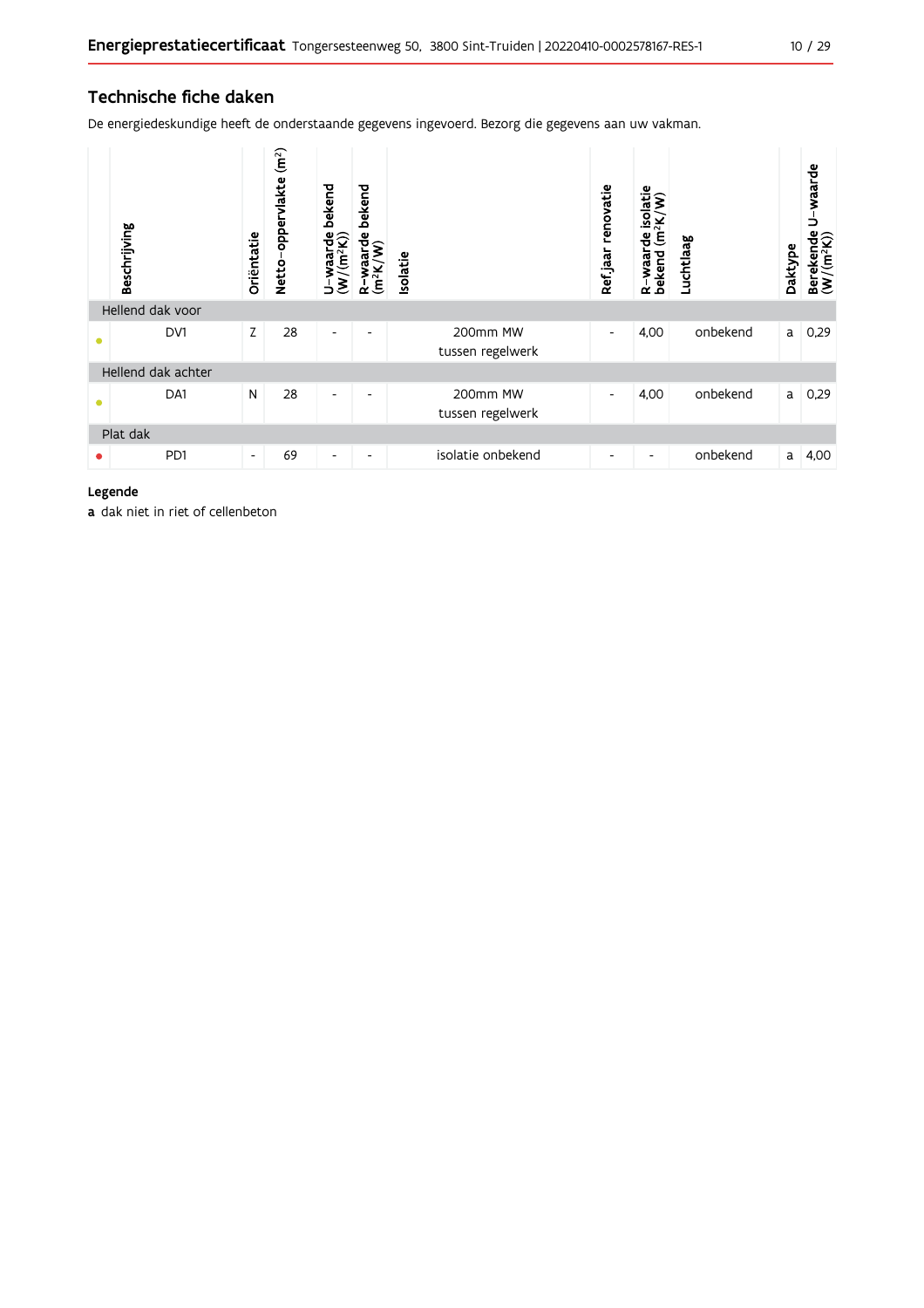## Vensters en deuren

|  | Vensters<br>16.5 m <sup>2</sup> van de vensters heeft enkele<br>beglazing. Dat is niet energiezuinig. Ook de<br>raamprofielen zijn thermisch weinig<br>performant.   | Vervang de vensters door nieuwe vensters € 13 000 <sup>*</sup><br>met hoogrendementsbeglazing en<br>energieperformante raamprofielen. |                            |
|--|----------------------------------------------------------------------------------------------------------------------------------------------------------------------|---------------------------------------------------------------------------------------------------------------------------------------|----------------------------|
|  | Deuren en poorten<br>2,1 m <sup>2</sup> van de deuren of poorten is<br>onvoldoende geïsoleerd.                                                                       | Vervang de niet-energiezuinige deuren of<br>poorten door een energiezuinig alternatief<br>met sterk isolerende profielen.             | $\epsilon$ 3 500 $^{\ast}$ |
|  | Vensters<br>4.5 m <sup>2</sup> van de vensters heeft dubbele<br>beglazing. Dat is weinig energiezuinig. Ook<br>de raamprofielen zijn thermisch weinig<br>performant. | Vervang de vensters door nieuwe vensters € 3 500 <sup>*</sup><br>met hoogrendementsbeglazing en<br>energieperformante raamprofielen.  |                            |
|  | Deuren en poorten<br>2,1 m <sup>2</sup> van de deuren of poorten is<br>onvoldoende geïsoleerd.                                                                       | Vervang de weinig energiezuinige deuren<br>of poorten door een energiezuinig<br>alternatief met sterk isolerende profielen.           | € 3 500                    |

De kwaliteit van zowel de beglazing als de profielen bepaalt de energieprestatie van uw vensters. Kies altijd voor dubbele hoogrendementsbeglazing of drievoudige beglazing met een U-waarde van maximaal 1,0 W/(m<sup>2</sup>K). Bij de renovatie van vensters kunt u het best streven naar een U-waarde van maximaal 1,5 W/(m<sup>2</sup>K) voor de vensters (glas + profielen). Naast de vensters in de gevel verdienen ook dakvlakvensters, koepels, lichtstraten, polycarbonaatplaten en glasbouwstenen de nodige aandacht.

Bij de vervanging van uw deuren, poorten of panelen kunt u het best streven naar een U-waarde van maximaal 2 W/(m<sup>2</sup>K). Kies daarom voor een deur of poort met sterk isolerende profielen en panelen. Als de deur glas bevat, kunt u het best kiezen voor dubbele hoogrendementsbeglazing of drievoudige beglazing met een U-waarde van maximaal 1,0 W/(m<sup>2</sup>K).

Hoogstwaarschijnlijk vervangt u uw buitenschrijnwerk maar één keer. Kies daarom meteen voor de meest energie-efficiënte oplossing.

#### Denk vooruit! Ţ

- · Vervangt u eerst uw buitenschrijnwerk en isoleert u pas nadien uw gevels? Zorg er nu al voor dat de buitenmuurisolatie zonder koudebruggen op de profielen van uw vensters en deuren zal kunnen aansluiten. Zo vermijdt u condensatie en schimmelvorming in uw woning.
- Bent u van plan om ventilatie te plaatsen met natuurlijke toevoer, eventueel in combinatie met mechanische afvoer? Bouw dan nu al ventilatieroosters in de vensters in.
- · Bent u van plan geautomatiseerde buitenzonwering te plaatsen? Breng dan nu al de nodige bekabeling aan.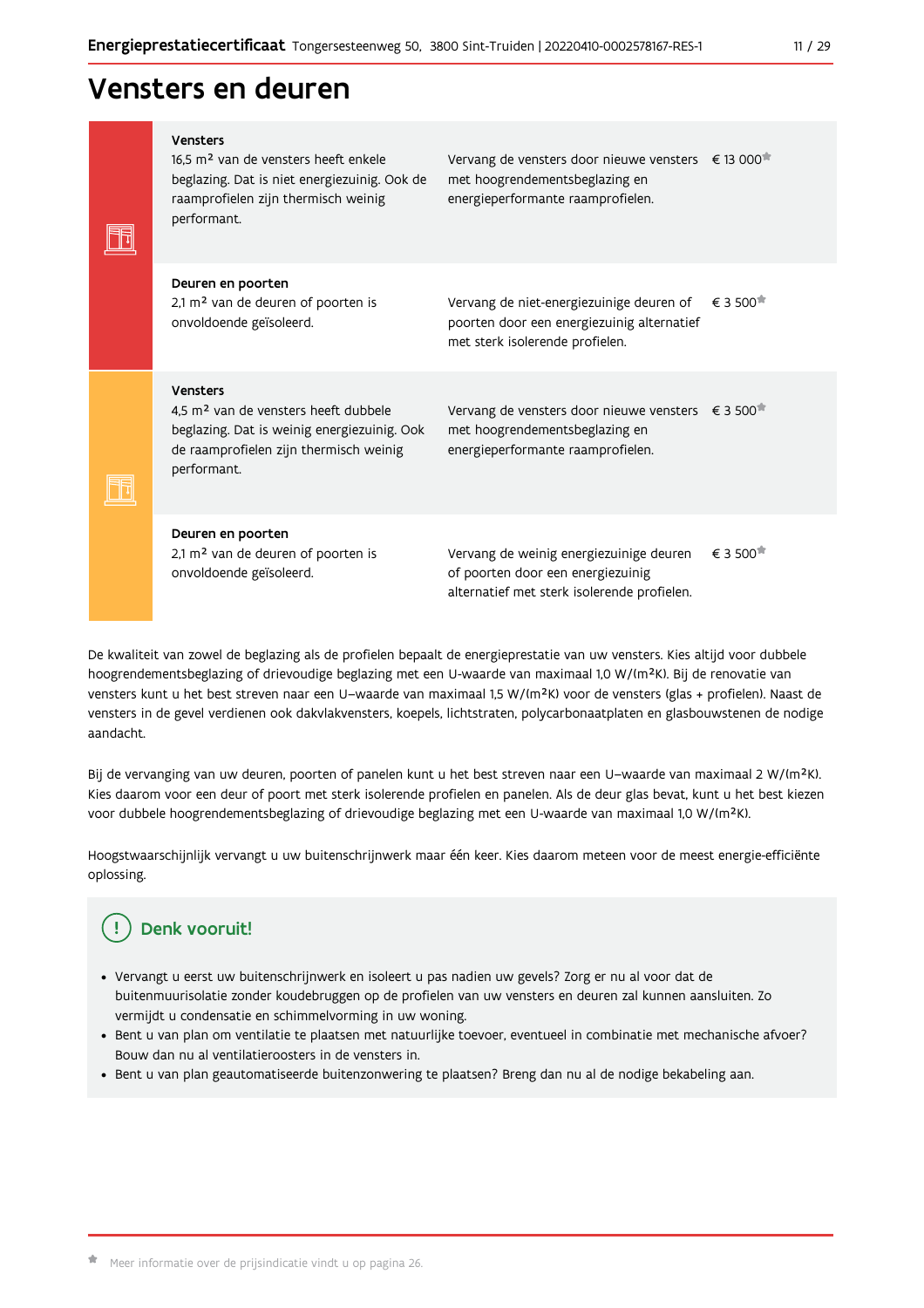#### Vensters vervangen

Het venster (glas + profielen) in zijn geheel vervangen is op energetisch vlak de beste oplossing. Als het om bepaalde redenen (esthetisch, bouwkundige regelgeving ...) niet mogelijk of gewenst is om het volledige venster te vervangen, vervang dan minstens het glas of plaats een dubbel raam of voorzetglas. Besteed altijd voldoende aandacht aan een luchtdichte plaatsing van het buitenschrijnwerk.

Beschikt u nog over oude rolluikkasten? Vervang ze door geïsoleerde luchtdichte kasten.

#### Deuren, poorten of panelen vervangen

Zorg ervoor dat deuren, poorten of panelen luchtdicht geplaatst worden. Een luchtdichte buitendeur is aan vier kanten uitgerust met een goede dichting. Aan de onderkant van de deur wordt daarvoor vaak gebruikgemaakt van een zogenaamde valdorpel. Dat is een automatisch tochtprofiel dat onzichtbaar in de onderkant van de deur is ingewerkt. Door een mechanisme gaat de valdorpel automatisch naar beneden als de deur dichtgaat en komt hij naar omhoog als de deur geopend wordt.

## Pas op!

· Dankzij de vervanging van het buitenschrijnwerk gaat de luchtdichtheid van uw woning er sterk op vooruit en kan de luchtverversing niet meer gebeuren via spleten en kieren. Voorzie dus een ventilatiesysteem om uw woning te ventileren. Dat is niet enkel essentieel om vochtproblemen te vermijden, maar ook voor uw gezondheid en uw comfort.

Laat u bijstaan door een architect, aannemer of vakman voor deskundig advies en een goede uitvoering van de werken.

#### Technische fiche van de vensters

De energiedeskundige heeft de onderstaande gegevens ingevoerd. Bezorg die gegevens aan uw vakman.

|   | Beschrijving   | Oriëntatie | Helling   | (m <sup>2</sup> )<br>Oppervlakte | bekend<br>$U$ -waarde<br>(W/(m <sup>2</sup> K)) | <b>Beglazing</b> | Buitenzonwering          | Profiel      | U-waarde<br>Berekende<br>(W/(m <sup>2</sup> K)) |
|---|----------------|------------|-----------|----------------------------------|-------------------------------------------------|------------------|--------------------------|--------------|-------------------------------------------------|
|   | In voorgevel   |            |           |                                  |                                                 |                  |                          |              |                                                 |
| ٠ | VG1-GL3        | Z          | verticaal | 2,9                              | $\blacksquare$                                  | enkel glas       | $\overline{\phantom{0}}$ | metaal therm | 5,48                                            |
| ٠ | VG1-GL2        | Z          | verticaal | 2                                | $\overline{\phantom{a}}$                        | enkel glas       | $\overline{\phantom{0}}$ | metaal therm | 5,48                                            |
| ٠ | VG1-GL1        | Z          | verticaal | 7,4                              | $\overline{\phantom{a}}$                        | enkel glas       | $\overline{\phantom{0}}$ | metaal therm | 5,48                                            |
|   | In achtergevel |            |           |                                  |                                                 |                  |                          |              |                                                 |
| ● | AG1-GL1        | N          | verticaal | 4,5                              | $\blacksquare$                                  | dubbel glas      | $\overline{\phantom{0}}$ | metaal therm | 3,40                                            |
| ٠ | AG1-GL2        | N          | verticaal | 4,2                              | $\overline{\phantom{a}}$                        | enkel glas       | $\overline{\phantom{0}}$ | metaal therm | 5,48                                            |

dubbel glas

Gewone dubbele beglazing

#### Legende glastypes

enkel glas Enkelvoudige beglazing

Legende profieltypes metaal therm Metalen profiel, thermisch

onderbroken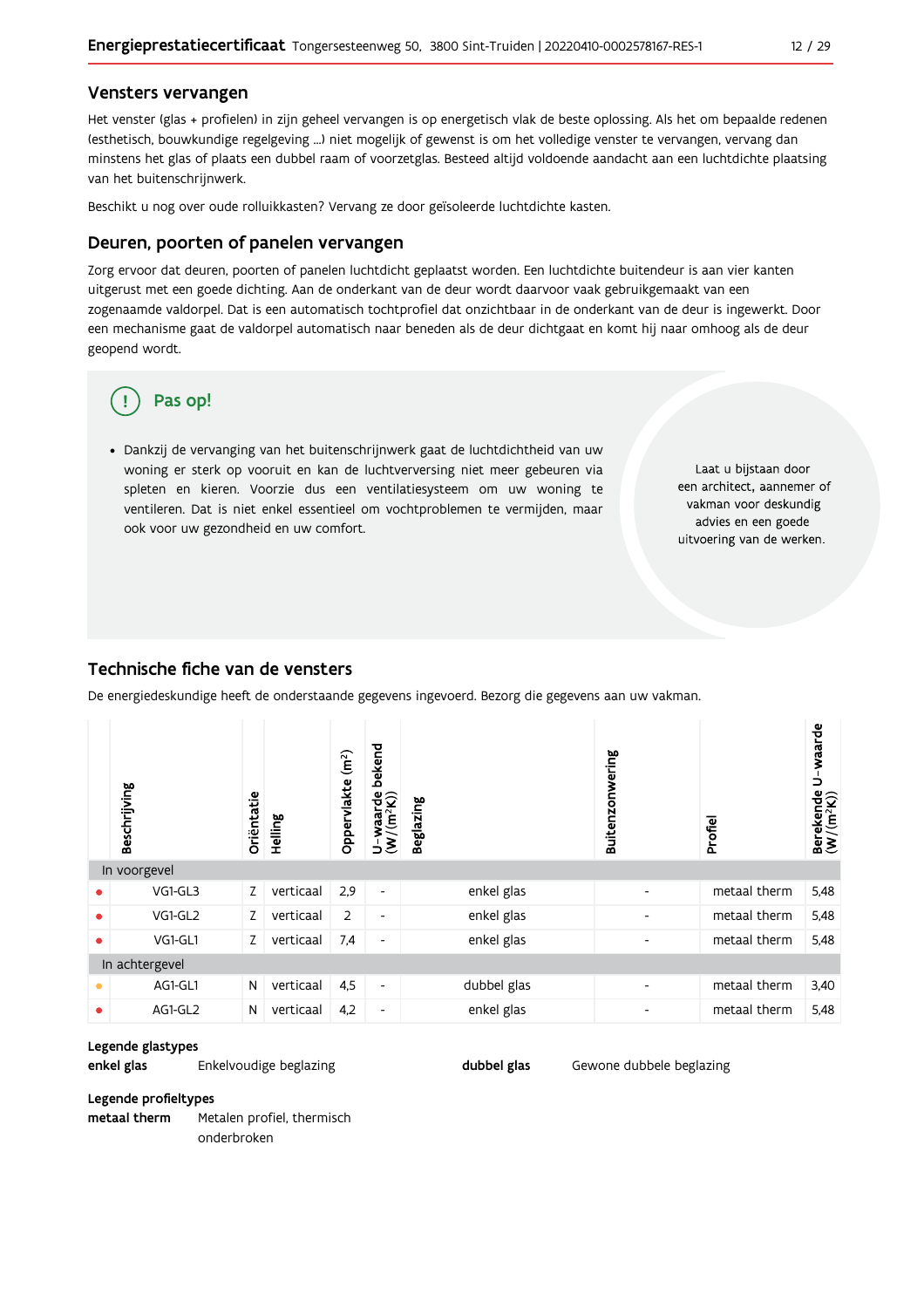### Technische fiche van de deuren, poorten en panelen

De energiedeskundige heeft de onderstaande gegevens ingevoerd. Bezorg die gegevens aan uw vakman.



### Legende deur/paneeltypes

a deur/paneel in metaal

**b** deur/paneel niet in metaal

#### Legende profieltypes

hout

Houten profiel

metaal therm

Metalen profiel, thermisch onderbroken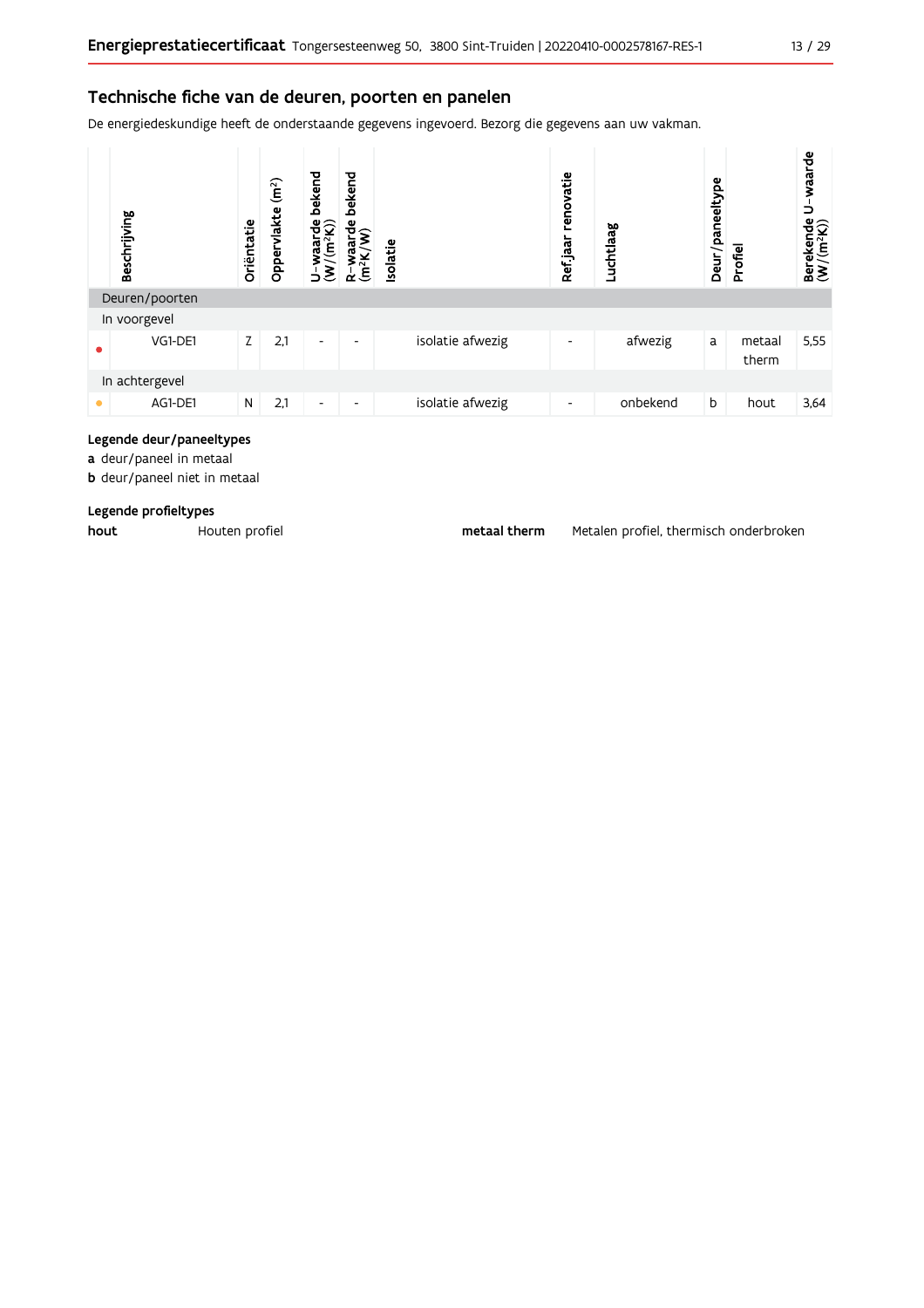## **Muren**



#### Muur 98 m<sup>2</sup> van de muren is vermoedelijk niet geïsoleerd.

Plaats isolatie aan de binnenkant van de  $\epsilon$  24 000 $\pi$ muur of plaats isolatie aan de buitenkant van de €36 000<sup>★</sup> muur.

Bij de isolatie van de muren kunt u het best streven naar een U-waarde van maximaal 0,24 W/(m<sup>2</sup>K). Dat komt overeen met een isolatielaag van ongeveer 14 cm minerale wol, EPS of XPS ( $\lambda_a$  = 0,035 W/(mK)) of 10 cm PUR of PIR ( $\lambda_a$  = 0,023 W/(mK)). Als u de isolatie tussen regelwerk plaatst, breng dan minstens 6 cm extra isolatie aan.

Hoogstwaarschijnlijk renoveert u uw muren maar één keer grondig. Isoleer daarom meteen maximaal. De energiedoelstelling van 0,24 W/(m<sup>2</sup>K) vormt de basis, maar u kunt altijd streven naar beter.

#### Pas op! Ţ

- · De warmteverliezen worden niet alleen beperkt door goed te isoleren, maar ook door luchtlekken te vermijden. Besteed voldoende aandacht aan het luchtdicht aansluiten van de muurisolatie op vensters en deuren, de vloer en het dak.
- · Door het isoleren van de muren gaat de luchtdichtheid van uw woning er op vooruit en kan de luchtverversing niet meer gebeuren via spleten en kieren. Voorzie dus een ventilatiesysteem om uw woning te ventileren. Dat is niet enkel essentieel om vochtproblemen te vermijden, maar ook voor uw gezondheid en uw comfort.

Laat u bijstaan door een architect, aannemer of vakman voor deskundig advies en een goede uitvoering van de werken.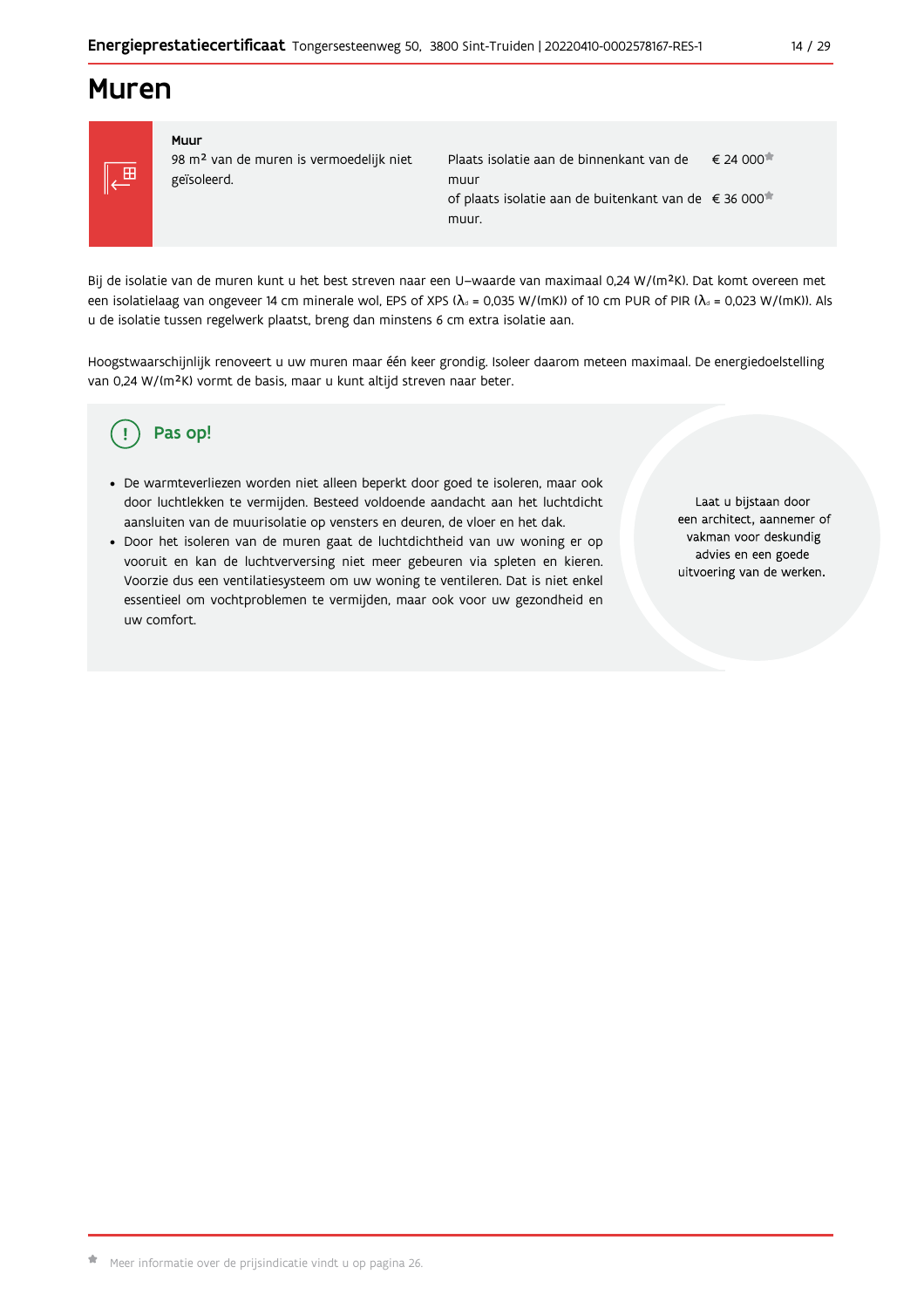## Methodes om buitenmuren te isoleren

Er bestaan een aantal methodes om muren te isoleren. U kunt die methodes combineren om de energiedoelstelling van 0,24 W/(m<sup>2</sup>K) te halen.

### Muren aan de buitenkant isoleren

Dat kan door een extra buitenmuur met een geïsoleerde spouw op te trekken of door isolatiemateriaal aan te brengen met daarop een bepleistering of een nieuwe gevelbekleding.



1. Buitenmuur | 2. Isolatie | 3. Vochtscherm | 4. Afwerkingslaag | 5. Stijl- en regelwerk (optioneel)

## $\bigoplus$

- Bouwfysisch veruit de beste oplossing.
- Koudebruggen worden weggewerkt.
- · Nieuw uitzicht van de woning.

## $\odot$

#### • Vrij dure oplossing.

- · Niet toepasbaar bij beschermde of siergevels.
- Soms is een stedenbouwkundige vergunning vereist.

# Denk vooruit!

- · Nadien uw dak isoleren? Zorg nu al dat de dakisolatie zal kunnen aansluiten op de muurisolatie.
- · Vernieuw eerst vensters en deuren (indien nodig), zodat de buitenisolatie hierop kan aansluiten.
- Hou nu al rekening met later te plaatsen zonwering.

## Muren aan de binnenkant isoleren

Isolatieplaten kunnen rechtstreeks op de bestaande muur bevestigd worden of een structuur in hout of metaal kan opgevuld worden met isolatie ('voorzetwandsysteem'). Binnenisolatie is een delicaat werk. Vraag advies aan een vakman of laat het uitvoeren door een gecertificeerd aannemer



1. Buitengevel | 2. Isolatie | 3. Dampscherm | 4. Binnenafwerking | 5. Stijl- en regelwerk (optioneel)

## $\bigoplus$

- Relatief eenvoudig zelf uit te voeren.
- Geen invloed op het uitzicht van de woning.

## ⊝

- Bouwfysisch de meest delicate oplossing.
- · De binnenruimte verkleint en stopcontacten, leidingen en radiatoren moeten worden verplaatst.

## Denk vooruit!

- Vernieuw eerst vensters en deuren (indien nodig), zodat de binnenisolatie hierop kan aansluiten.
- · Breng eventueel wandverstevigingen aan om later kaders en kasten te kunnen ophangen.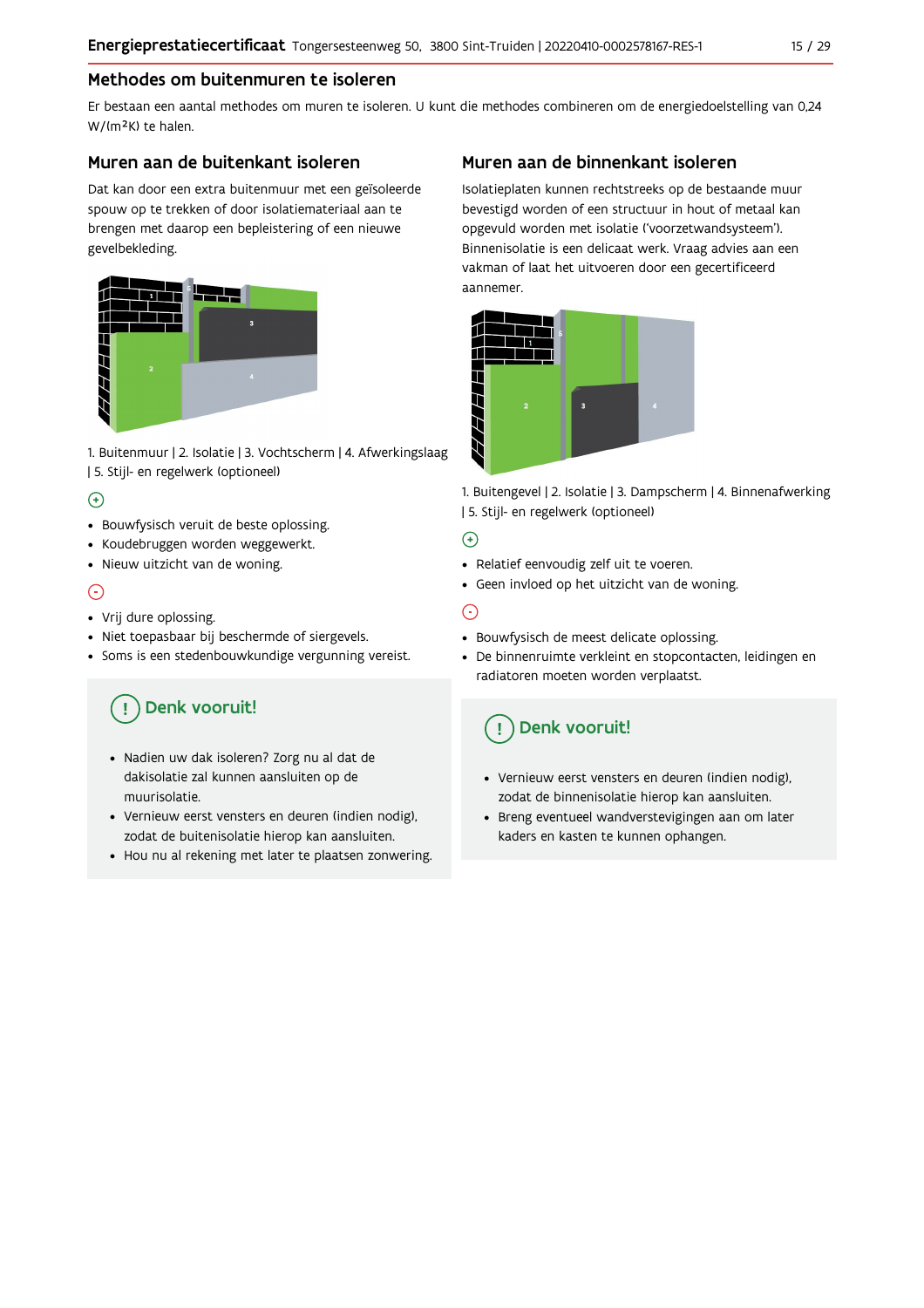### Technische fiche van de muren

De energiedeskundige heeft de onderstaande gegevens ingevoerd. Bezorg die gegevens aan uw vakman.

| Beschrijving                         | Oriëntatie | Netto-oppervlakte (m <sup>2</sup> ) | Diepte onder maaiveld (m) | U-waarde bekend (W/(m <sup>2</sup> K)) | R-waarde bekend (m <sup>2</sup> K/W) | solatie |                   | Ref jaar renovatie       | Luchtlaag | Muurtype | Berekende U-waarde<br>(W/(m <sup>2</sup> K)) |
|--------------------------------------|------------|-------------------------------------|---------------------------|----------------------------------------|--------------------------------------|---------|-------------------|--------------------------|-----------|----------|----------------------------------------------|
| Buitenmuur                           |            |                                     |                           |                                        |                                      |         |                   |                          |           |          |                                              |
| Voorgevel                            |            |                                     |                           |                                        |                                      |         |                   |                          |           |          |                                              |
| VG1                                  | Z          | 17,4                                | -                         |                                        |                                      |         | isolatie onbekend | $\overline{\phantom{a}}$ | onbekend  | a        | 2,33                                         |
| Achtergevel                          |            |                                     |                           |                                        |                                      |         |                   |                          |           |          |                                              |
| AG1                                  | ${\sf N}$  | 21                                  |                           |                                        |                                      |         | isolatie onbekend | -                        | onbekend  | a        | 2,33                                         |
| Rechtergevel                         |            |                                     |                           |                                        |                                      |         |                   |                          |           |          |                                              |
| RG <sub>2</sub>                      | O          | 36                                  | $\overline{a}$            |                                        |                                      |         | isolatie onbekend | $\overline{\phantom{0}}$ | onbekend  | a        | 2,33                                         |
| Linkergevel                          |            |                                     |                           |                                        |                                      |         |                   |                          |           |          |                                              |
| LG <sub>2</sub>                      | W          | 24                                  | Ĭ.                        |                                        | $\qquad \qquad \blacksquare$         |         | isolatie onbekend | $\overline{\phantom{a}}$ | onbekend  | a        | 2,33                                         |
| Muur in contact met verwarmde ruimte |            |                                     |                           |                                        |                                      |         |                   |                          |           |          |                                              |
| Rechtergevel                         |            |                                     |                           |                                        |                                      |         |                   |                          |           |          |                                              |
| RG1                                  | O          | 91                                  | $\overline{\phantom{a}}$  |                                        | $\overline{\phantom{a}}$             |         | isolatie onbekend | $\overline{\phantom{a}}$ | onbekend  | a        | 1,92                                         |
| Linkergevel                          |            |                                     |                           |                                        |                                      |         |                   |                          |           |          |                                              |
| LG1                                  | W          | 103                                 |                           |                                        |                                      |         | isolatie onbekend |                          | onbekend  | a        | 1,92                                         |

#### Legende

a muur niet in isolerende snelbouwsteen of cellenbeton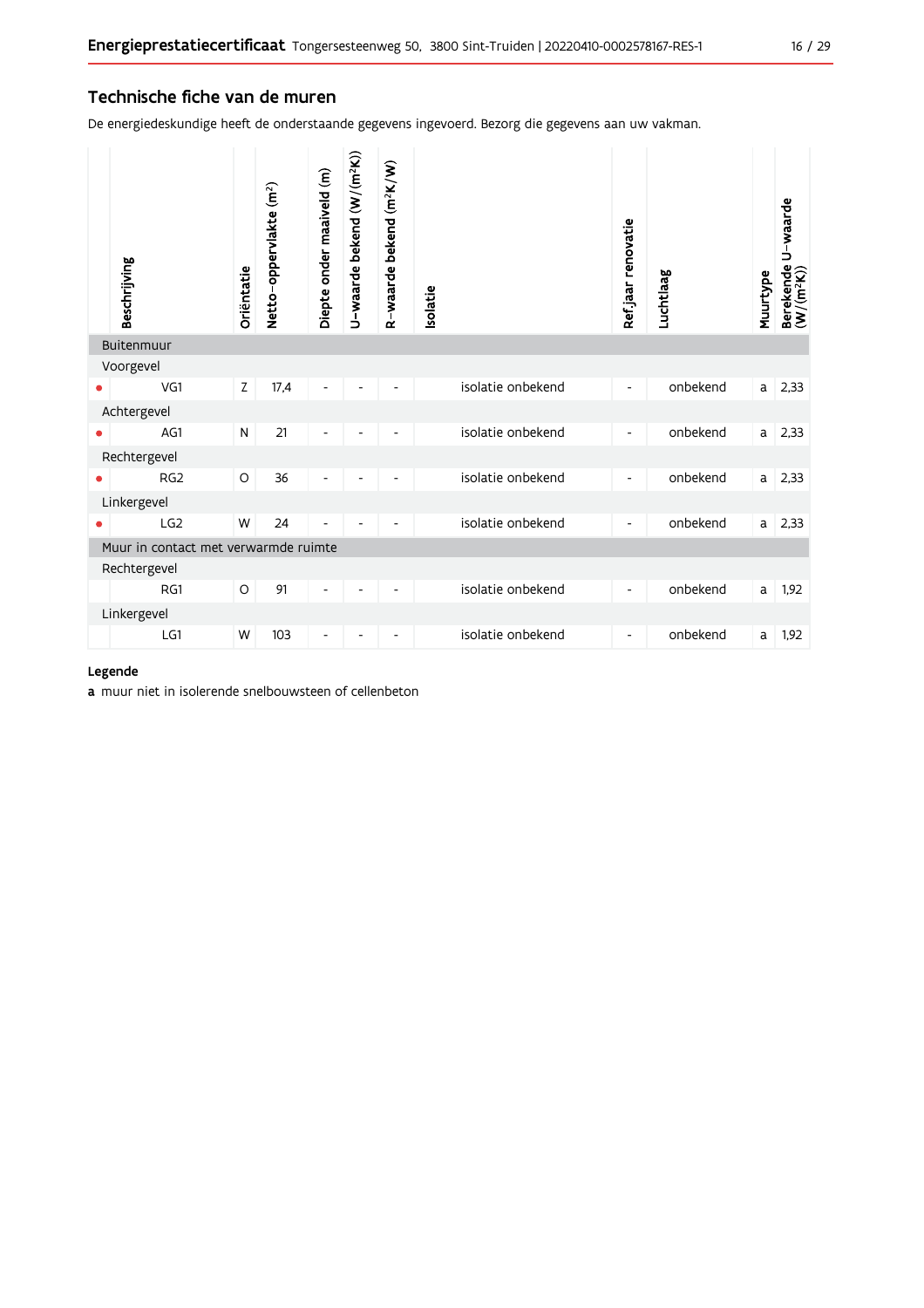# Vloeren

| $\overline{\mathbb{L}^{\boxplus}}$ | Vloer boven kelder of buiten<br>39 m <sup>2</sup> van de vloer is vermoedelijk niet<br>geïsoleerd.        | Plaats isolatie.             | € 2 000  |
|------------------------------------|-----------------------------------------------------------------------------------------------------------|------------------------------|----------|
| $\overline{\mathbb{L}^{\boxplus}}$ | Vloer op volle grond<br>72 m <sup>2</sup> van de vloer op volle grond is<br>vermoedelijk niet geïsoleerd. | Plaats isolatie in de vloer. | € 17 500 |

Bij de isolatie van uw vloeren kunt u het best streven naar een U-waarde van maximaal 0,24 W/(m<sup>2</sup>K). Bij een vloer boven een kelder komt dat overeen met een isolatielaag van ongeveer 10 cm minerale wol ( $\lambda_d$  = 0,040 W/(mK)) of 7 cm gespoten PUR of PIR ( $\lambda_4$  = 0,030 W/(mK)). Omdat de warmteverliezen naar de grond beperkt zijn, hoeft de isolatielaag in vloeren op volle grond iets minder dik te zijn.

Hoogstwaarschijnlijk renoveert u uw vloer(en) maar één keer grondig. Isoleer daarom meteen maximaal. De energiedoelstelling van 0,24 W/(m<sup>2</sup>K) vormt de basis, maar u kunt altijd streven naar beter.

## Een vloer boven (kruip) kelder, onverwarmde ruimte of buitenomgeving isoleren

De isolatie wordt aan de onderkant van uw vloer aangebracht, op voorwaarde dat de kelder toegankelijk en minstens 50 cm hoog is. Keldermuren onderbreken de vloerisolatie en zorgen voor koudebruggen. Dat kunt u oplossen door de keldermuren ter plaatse van de aansluiting met de vloerisolatie ook met isolatie in te pakken. Hebt u een kruipkelder? Vraag dan steeds advies aan een specialist, want kruipkelders isoleren is niet eenvoudig en kan bouwfysisch delicaat zijn.

## Een vloer op volle grond isoleren

Om het niveau van uw vloer te kunnen behouden wordt de vloerbedekking, dekvloer en draagvloer afgebroken en wordt de nodige grond uitgegraven. Let daarbij wel op dat uw funderingen diep genoeg zitten. De isolatie wordt op een nieuwe betonplaat aangebracht en afgewerkt met een nieuwe dekvloer en nieuwe vloerbedekking.

Als het geen probleem is dat uw vloer verhoogt, dan is enkel de afbraak van de dekvloer en de vloerbedekking nodig. De isolatie wordt dan op de behouden draagvloer aangebracht en afgewerkt met een nieuwe dekvloer en vloerbedekking. Controleer hierbij altijd of de draagkracht van uw bestaande vloer voldoende groot is.

## Denk vooruit!

· Isoleert u eerst uw vloeren en dan uw muren? Hou dan nu al rekening met de aansluiting van de muurisolatie die u later gaat plaatsen. Zo kunt u koudebruggen vermijden.

#### $\frac{1}{2}$ Denk vooruit!

- · Nadien uw muren isoleren? Zorg nu al dat de muurisolatie zal kunnen aansluiten op de vloerisolatie. Zo vermijdt u koudebruggen.
- Nadien uw installatie voor ruimteverwarming vervangen? Overweeg dan nu al om vloerverwarming te plaatsen.
- · Denk bij de renovatie van uw vloer al aan de installaties die u later wilt aanpassen. Plaats eventueel wachtbuizen voor technieken (bv. elektriciteitsleidingen) die u later nog wilt toevoegen.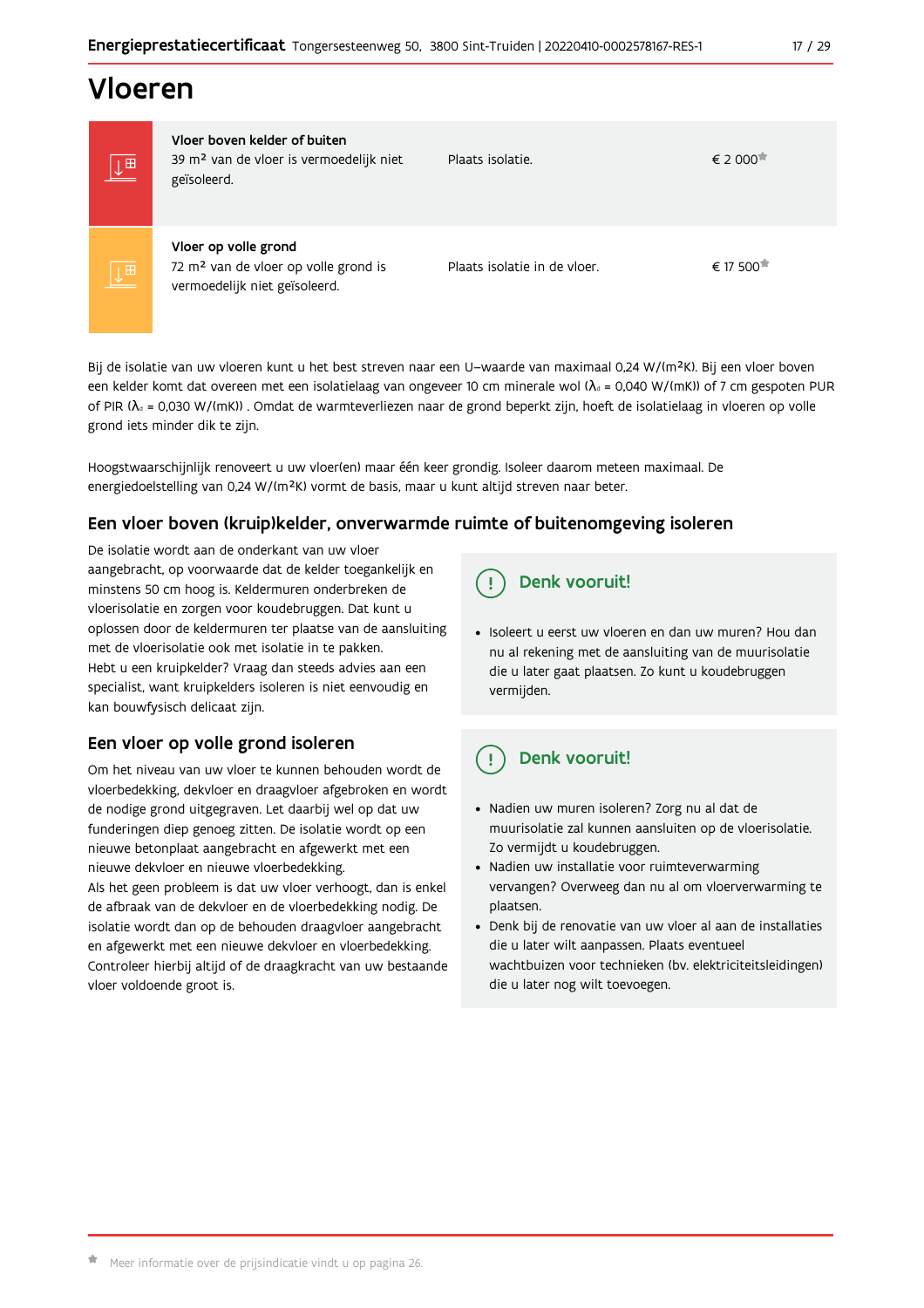

## Technische fiche van de vloeren

De energiedeskundige heeft de onderstaande gegevens ingevoerd. Bezorg die gegevens aan uw vakman.



#### Legende

a vloer niet in cellenbeton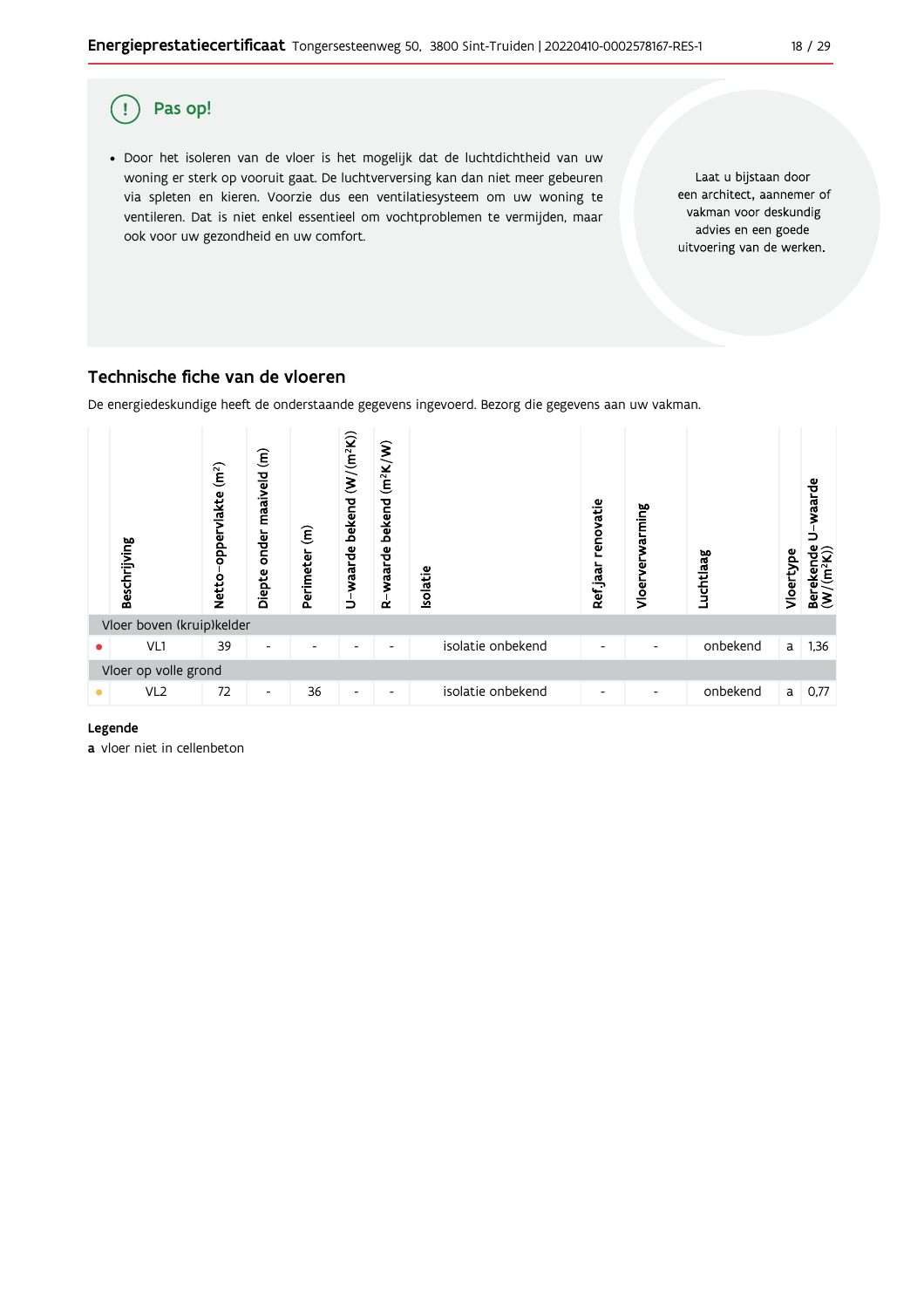## Ruimteverwarming

|  |  | Verwarming |  |
|--|--|------------|--|
|  |  |            |  |

100% van de woning wordt verwarmd met een niet-condenserende ketel.

Vervang deze inefficiënte opwekker(s) door € 10 500 / € 21 500<sup>★</sup> een lucht/water of bodem/water warmtepomp

 $\epsilon$  6 500<sup> $\star$ </sup> of door een condenserende ketel.

Een condenserende ketel heeft een iets slechter rendement. Gemiddeld gezien zal uw energiescore met een condenserende ketel, na uitvoering van alle aanbevelingen, een 20-tal kWh/(m<sup>2</sup>jaar) hoger liggen dan met een warmtepomp.

Bij de renovatie van uw verwarmingsinstallatie kunt u het best kiezen voor een energiezuinig systeem. Gebruik zo veel mogelijk hernieuwbare energiebronnen.

Ţ

## Warmte opwekken op een energie-efficiënte manier

Bij uw renovatie kunt u het best kiezen voor een centraal toestel met een zo hoog mogelijk rendement en zo laag mogelijke werkingstemperatuur, zoals een warmtepomp of een condenserende ketel. Voorzie in een optimale centrale regeling, zoals een kamerthermostaat in combinatie met een buitenvoeler. Gebruik zo veel mogelijk hernieuwbare energiebronnen, zodat de zon, de lucht, de bodem of het water uw verwarmingsfactuur betalen. Andere opties zijn een warmtenet of een micro-warmte-krachtkoppeling.

### Warmtepomp

mm



Als uw woning al goed geïsoleerd is en als u beschikt over oppervlakteverwarming of voldoende grote radiatoren, dan kunt u de plaatsing van een warmtepomp overwegen. Bij uw renovatie kunt u het voor systeem hest kiezen een met een seizoensprestatiefactor (SPF) van 4 of hoger.

Een warmtepomp brengt warmte uit de omgeving (lucht, water of bodem) op voldoende hoge temperatuur. 65% à 80% van de energie die de warmtepomp levert, wordt gewonnen uit de omgeving. Zo verbruikt een warmtepompinstallatie minder energie en stoot ze minder CO<sub>2</sub> uit dan een klassiek verwarmingssysteem.

### Condenserende ketel

Condenserende ketels hebben een nominaal rendement van meer dan 100% omdat ze de warmte in de waterdamp van de afgevoerde rookgassen recupereren.

Minder positief is dat condenserende ketels vaak werken op gas of stookolie. Dat zijn fossiele brandstoffen waarvan u het gebruik het best zo veel mogelijk kunt beperken. Overweeg daarom de combinatie van een condenserende ketel met een zonneboilerinstallatie met zonnecollectoren of de koppeling van een condenserende ketel aan een warmtepomp (=hybride warmtepomp).

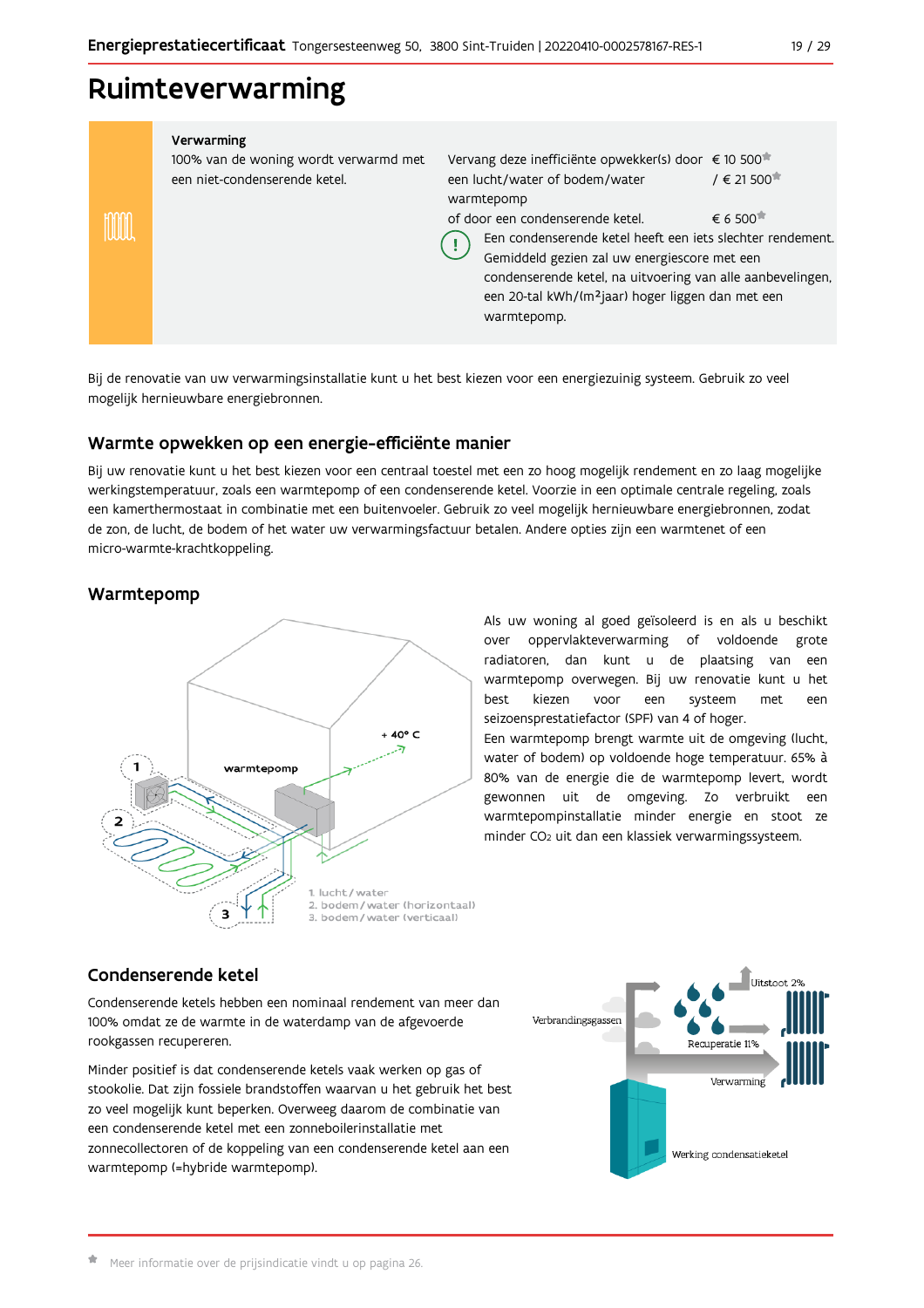#### (Micro-)warmte-krachtkoppeling

Een (micro-)warmte-krachtkoppeling is een toestel dat tegelijk elektriciteit en warmte opwekt met één enkele (fossiele) brandstof. U kunt het best met een vakman bekijken of uw woning geschikt is voor dit soort toestel.

#### Warmtenet

Als in uw stad of gemeente al warmtenetten beschikbaar zijn of als er plannen zijn om ze in de toekomst aan te leggen, overweeg dan om op die warmtenetten aan te sluiten of om nu al de nodige aansluitingsmogelijkheden te voorzien.

#### Denk vooruit! Ţ

- · Hou bij de keuze van uw verwarmingstoestel altijd rekening met de warmtevraag in de nog niet-verwarmde ruimtes.
- Vervangt u eerst uw verwarmingstoestel en gaat u dan pas isoleren? Kies in samenspraak met een vakman voor een toestel met een vermogen dat zoveel mogelijk is afgestemd op de toekomstige, en niet op de huidige, situatie. Indien het vermogen te groot is voor de gerenoveerde toestand, zal uw nieuw toestel na de renovatie aan een verminderd rendement werken.
- · Overweegt u een warmtepomp? Zorg dan eerst dat uw woning voldoende goed geïsoleerd is. Zo kan de warmtepomp op een lage temperatuur werken en werkt ze het meest efficiënt. Ook zijn er bij een bodemwarmtepomp dan minder grondboringen nodig, hetgeen de prijs kan drukken.

# Pas op!

- · Kiest u voor gefaseerd renoveren? Na bepaalde renovatiemaatregelen zult u minder hoeven te verwarmen. Hou er nu al rekening mee als u een verwarmingsoplossing kiest.
- · Let op dat u de kamerthermostaat niet plaatst tegen een buitengevel, naast een verwarmingselement of op een plaats waar veel tocht is. De regeling van uw verwarming werkt dan niet goed.

Laat u bijstaan door een architect, aannemer of vakman voor deskundig advies en een goede uitvoering van de werken.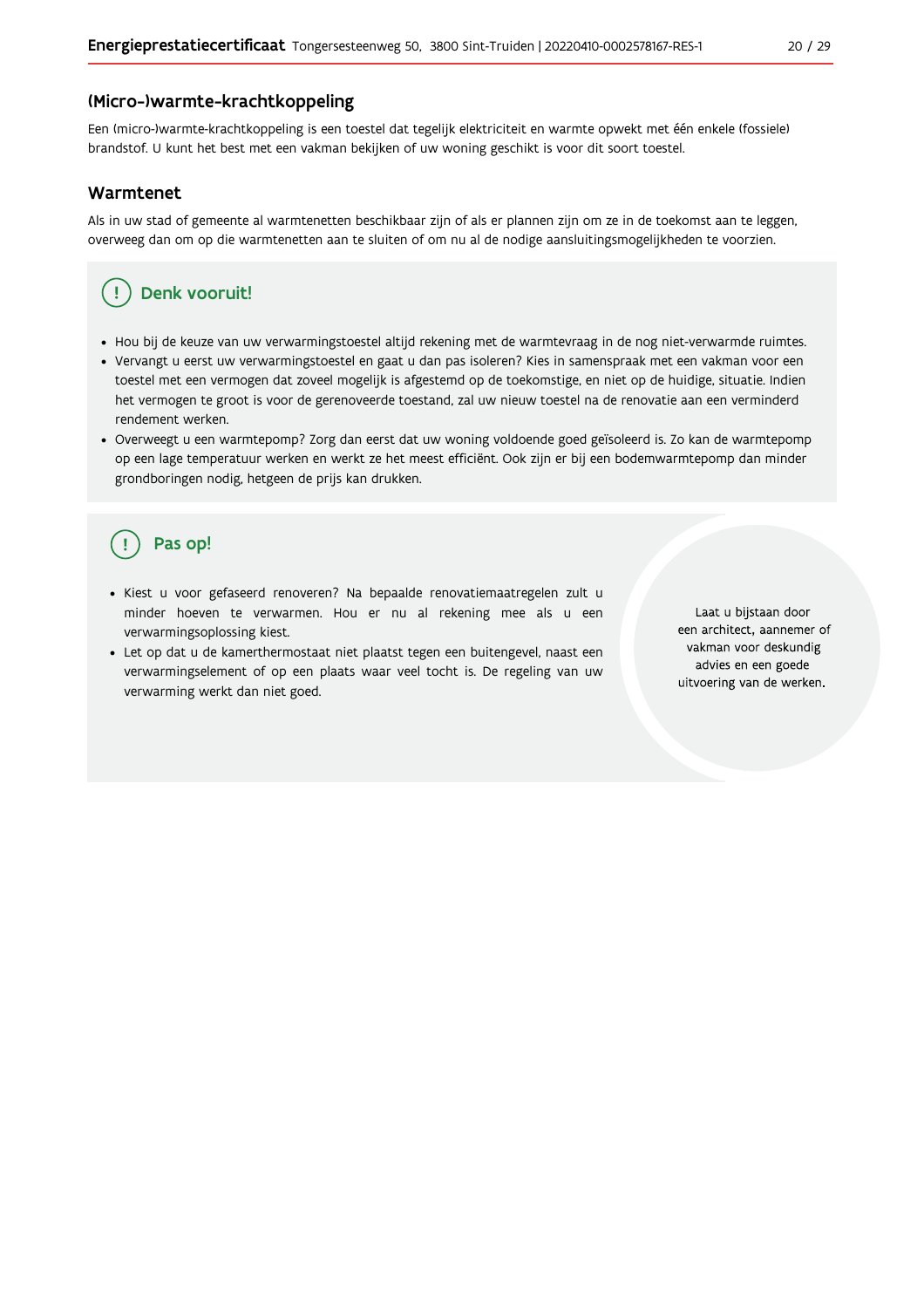De energiedeskundige heeft de onderstaande gegevens ingevoerd. Bezorg die gegevens aan uw vakman.

## Installaties met één opwekker

|                                 | RV1                         |  |  |
|---------------------------------|-----------------------------|--|--|
|                                 | $\odot$                     |  |  |
| Omschrijving                    | $\overline{a}$              |  |  |
| Type verwarming                 | centraal                    |  |  |
| Aandeel in volume (%)           | 100%                        |  |  |
| Installatierendement (%)        | 44%                         |  |  |
| Aantal opwekkers                | 1                           |  |  |
| Opwekking                       |                             |  |  |
|                                 | $\circledcirc$              |  |  |
| Type opwekker                   | individueel                 |  |  |
| Energiedrager                   | stookolie                   |  |  |
| Soort opwekker(s)               | niet-condenserende<br>ketel |  |  |
| Bron/afgiftemedium              | $\overline{a}$              |  |  |
| Vermogen (kW)                   | $\overline{\phantom{a}}$    |  |  |
| Elektrisch vermogen WKK<br>(kW) |                             |  |  |
| Aantal (woon)eenheden           | $\overline{\phantom{a}}$    |  |  |
| Rendement                       | $\overline{\phantom{a}}$    |  |  |
| Referentiejaar fabricage        | $\overline{a}$              |  |  |
| Labels                          |                             |  |  |
| Locatie                         | buiten beschermd            |  |  |
|                                 | volume                      |  |  |
| Distributie                     |                             |  |  |
| Externe stookplaats             | nee                         |  |  |
| Ongeïsoleerde leidingen (m)     | 2m < lengte ≤ 20m           |  |  |
| Ongeïsoleerde combilus (m)      | $\overline{\phantom{a}}$    |  |  |
| Aantal (woon)eenheden op        |                             |  |  |
| combilus                        |                             |  |  |
| Afgifte & regeling              |                             |  |  |
| Type afgifte                    | radiatoren/convectoren      |  |  |
| Regeling                        | pompregeling<br>manuele     |  |  |
|                                 | radiatorkranen              |  |  |
|                                 | kamerthermostaat            |  |  |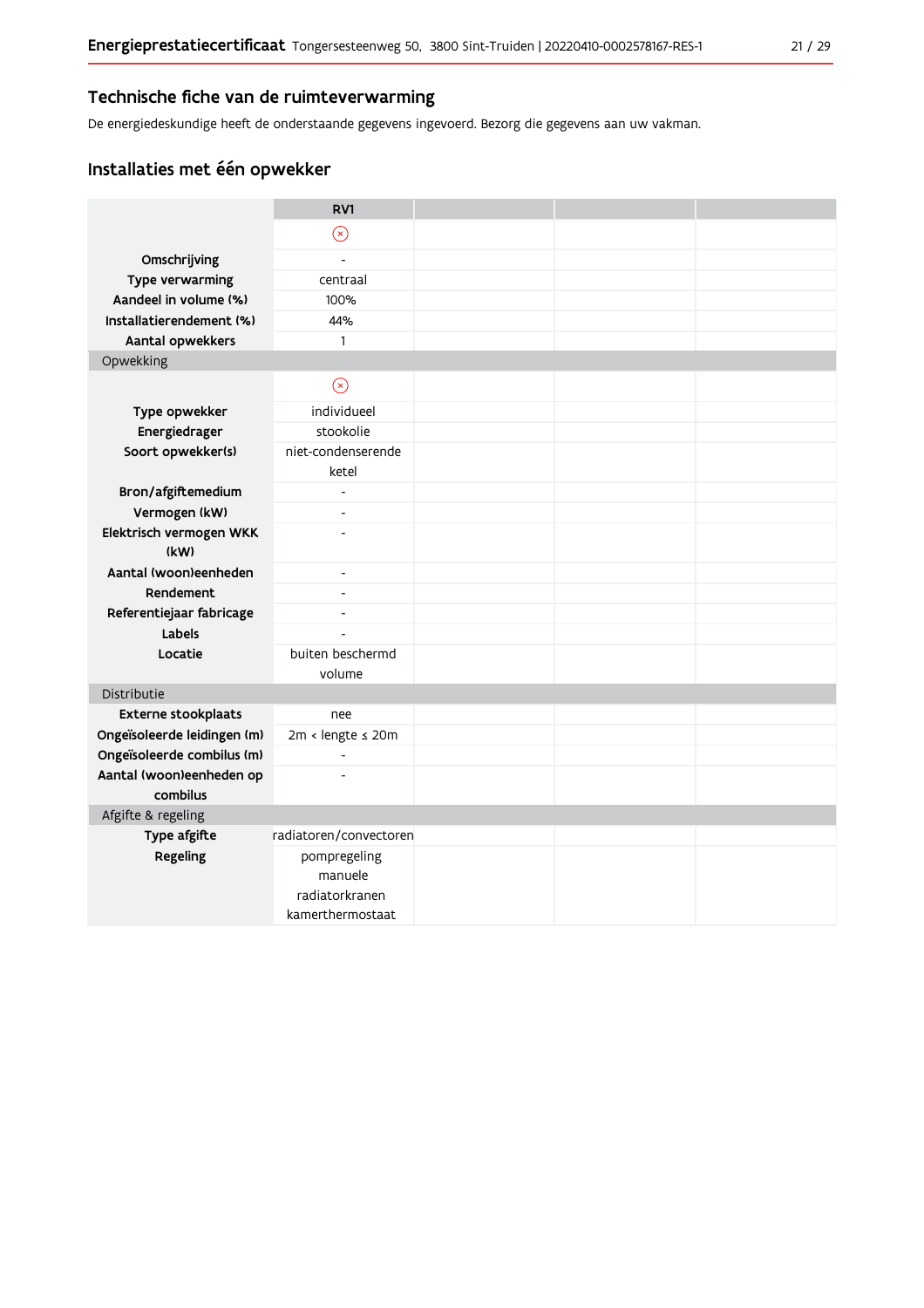# Installaties voor zonne-energie



#### Zonneboiler

Er is geen zonneboiler aanwezig.

Volgens de zonnekaart is het dak geschikt € 5 000 voor 4,8 m<sup>2</sup> zonnecollectoren. Overweeg de plaatsing van een zonneboiler.

Zonnepanelen Er zijn geen zonnepanelen aanwezig.

Volgens de zonnekaart is het dak geschikt  $\epsilon$  4 500<sup> $\star$ </sup> voor 30 m<sup>2</sup> zonnepanelen. Overweeg de plaatsing van zonnepanelen.

De voorgestelde aanbevelingen zijn gebaseerd op de informatie uit de zonnekaart. De zonnekaart berekent automatisch het zonnepotentieel voor uw woning en geeft een indicatie van het aantal zonnepanelen én zonnecollectoren dat u op uw dak zou kunnen plaatsen.

De zonnekaart gaat uit van het elektriciteits- en watergebruik van een standaardgezin. Hou er bij de bepaling van de grootte van de te plaatsen installatie rekening mee dat uw eigen elektriciteits- en watergebruik daarvan kan afwijken.

Als er nog geen installaties op zonne-energie aanwezig zijn, geven de aanbevelingen steeds beide opties weer. Hoewel het op energetisch vlak het best is om beide installaties te plaatsen, zal dat door plaatsgebrek op uw dak in de praktijk echter niet altijd mogelijk zijn.

Voor meer informatie over de berekening van het zonnepotentieel kunt u terecht op de zonnekaart via www.energiesparen.be/zonnekaart.

### Zonnepanelen

Zonnepanelen (ook wel fotovoltaïsche panelen of PV-panelen genoemd) zetten de energie van de zon om in elektriciteit.

Bij de bepaling van het aantal te plaatsen zonnepanelen kunt u ervoor kiezen om alleen uw eigen elektriciteitsverbruik te dekken of om meteen het volledige beschikbare dakoppervlak te benutten.

Om de zonnepanelen optimaal te laten renderen, plaatst u ze tussen oostelijke en westelijke richting onder een hoek van 20° tot 60°.

## Zonneboiler

Zonnecollectoren zetten de energie van de zon om in warmte. Een zonneboilerinstallatie bestaat uit zonnecollectoren op het dak en een opslagvat voor warm water. Een zonneboiler verwarmt een deel van het sanitair warm water met gratis zonnewarmte. Als de installatie voldoende groot is, kan ze ook in een deel van uw behoefte voor ruimteverwarming voorzien. Hou er wel rekening mee dat een zonnecollector het hoogste rendement behaalt in de zomer. Het rendement in de winter ligt beduidend lager.

Om de zonnecollectoren optimaal te laten renderen, plaatst u ze tussen oostelijke en westelijke richting onder een hoek van 20° tot 60°.



1. Zonnepaneel | 2. Omvormer | 3. Elektrische toestellen



1. Zonnecollector | 2. Opslagvat zonneboiler | 3. Sanitair warm water | 4. Afgifte-element voor ruimteverwarming (optioneel)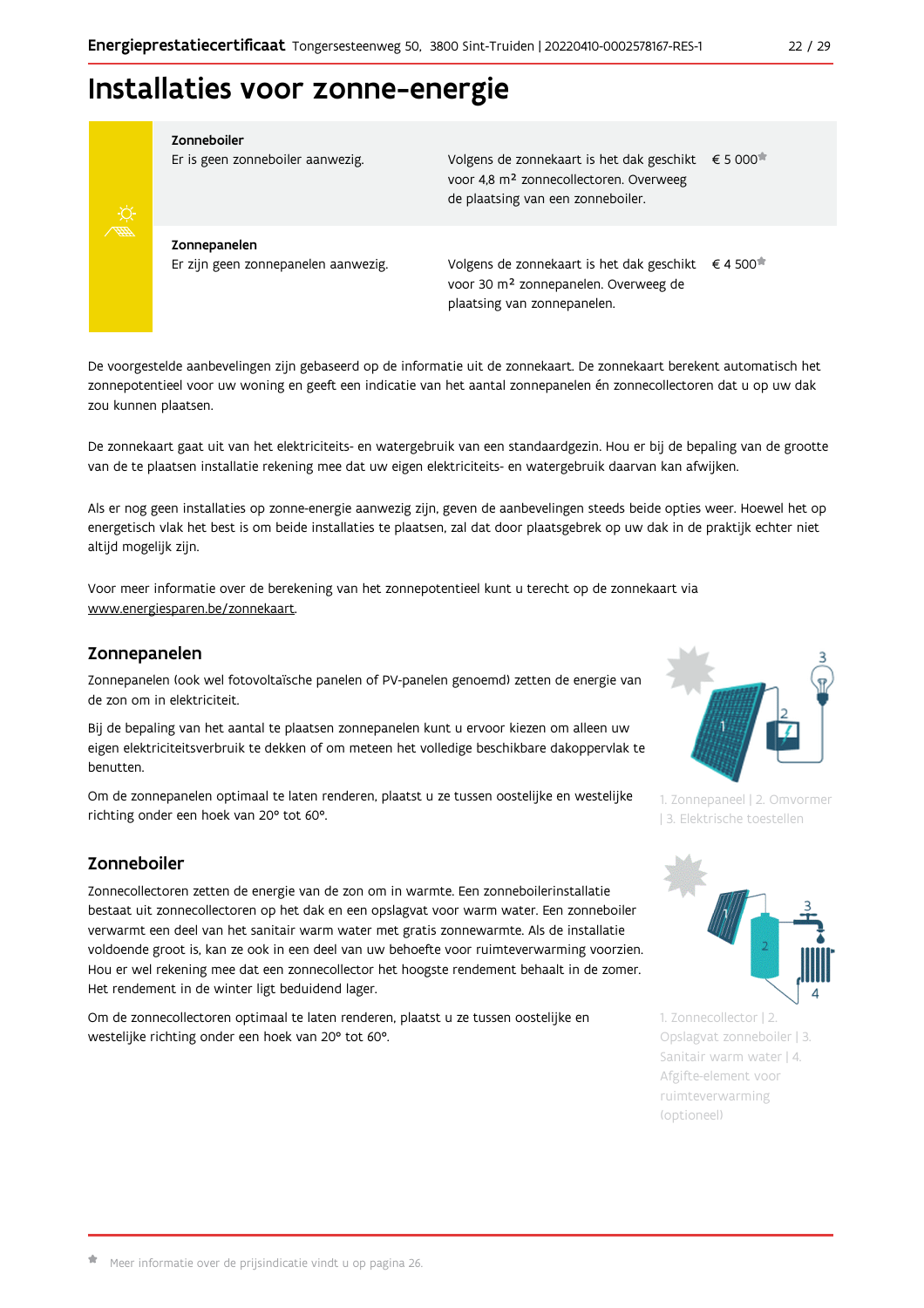#### Ţ Denk vooruit!

- · Zorg ervoor dat het dak waarop u de zonnepanelen of zonnecollectoren plaatst, goed is geïsoleerd. Als de installaties geplaatst zijn, kunt u het dak alleen nog aan de onderkant isoleren.
- · De groenste én de goedkoopste stroom is de stroom die u niet verbruikt. Probeer daarom eerst overbodig elektriciteitsverbruik te vermijden door bijvoorbeeld het sluimerverbruik te verminderen.
- · Beperk ook het gebruik van sanitair warm water door gebruik te maken van een spaardouchekop, een debietbegrenzer of een douchewarmtewisselaar.

#### Pas op!  $\left(\right.$   $\right.$

- · Schaduw van gebouwen, bomen en schoorstenen vermindert de opbrengst van zonnepanelen en zonnecollectoren.
- Informeer bij uw gemeentebestuur of u een bouwvergunning moet aanvragen voor de plaatsing van zonnepanelen of zonnecollectoren.

Laat u bijstaan door een architect, aannemer of vakman voor deskundig advies en een goede uitvoering van de werken.

#### Technische fiche van de installaties op zonne-energie

Geen installaties op zonne-energie aanwezig.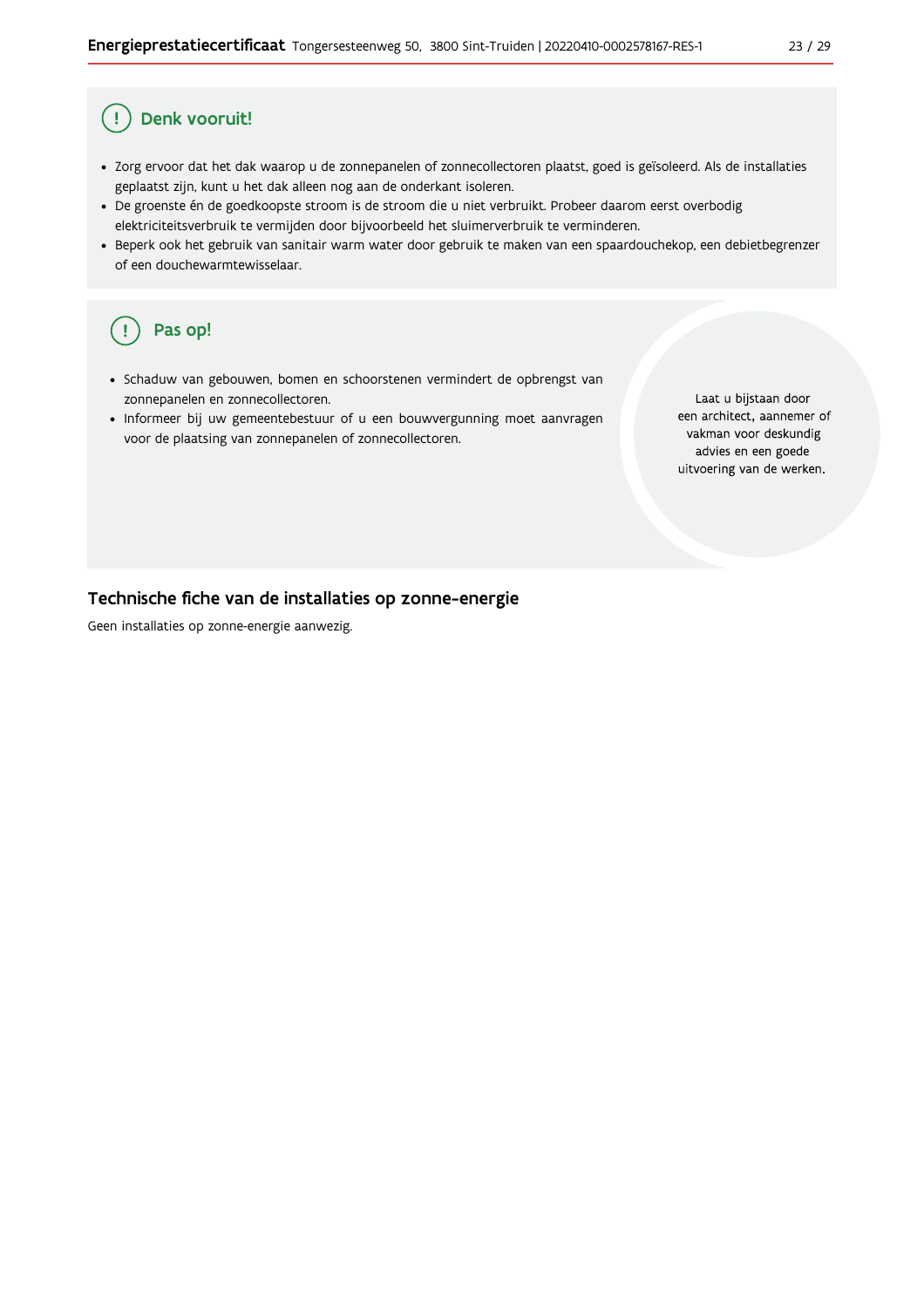# Overige installaties

### Sanitair warm water



De badkamer is momenteel nog niet voorzien van sanitair warm water. Bekijk of een aansluiting op de bestaande warmtepompboiler mogelijk is. Daarmee kunt u energie besparen.

|                                    | SWW1                     |  |  |  |
|------------------------------------|--------------------------|--|--|--|
| <b>Bestemming</b>                  | keuken                   |  |  |  |
| Opwekking                          |                          |  |  |  |
| Soort                              | individueel              |  |  |  |
| Gekoppeld aan ruimteverwarming     | neen                     |  |  |  |
| Energiedrager                      | elektriciteit            |  |  |  |
| Type toestel                       | warmtepompboiler         |  |  |  |
| Referentiejaar fabricage           |                          |  |  |  |
| Energielabel                       | $\overline{\phantom{0}}$ |  |  |  |
| Opslag                             |                          |  |  |  |
| Aantal voorraadvaten               | 1                        |  |  |  |
| Aantal (woon)eenheden              |                          |  |  |  |
| Volume (I)                         | 10 <sup>1</sup>          |  |  |  |
| Omtrek (m)                         | $\overline{\phantom{0}}$ |  |  |  |
| Hoogte (m)                         | $\overline{\phantom{a}}$ |  |  |  |
| Isolatie                           | onbekend                 |  |  |  |
| Label                              |                          |  |  |  |
| Opwekker en voorraadvat één geheel | ja                       |  |  |  |
| Distributie                        |                          |  |  |  |
| Type leidingen                     | gewone leidingen         |  |  |  |
| Lengte leidingen (m)               | $\leq$ 5m                |  |  |  |
| Isolatie leidingen                 |                          |  |  |  |
| Aantal (woon)eenheden op leidingen | $\overline{\phantom{a}}$ |  |  |  |

## Ventilatie

ூ Uw woning beschikt mogelijk niet over voldoende ventilatievoorzieningen. Een goede ventilatie is echter noodzakelijk om een gezond binnenklimaat te garanderen. Voorzie bij uw renovatie daarom in een ventilatiesysteem. Om energie te besparen, kunt u het best kiezen voor een systeem met vraagsturing of warmteterugwinning.

| Type ventilatie | geen of onvolledig |
|-----------------|--------------------|
|                 |                    |

### **Koeling**

Uw woning heeft kans op oververhitting. Overweeg buitenzonwering om de zon zoveel mogelijk buiten te houden tijdens de zomer. Vermijd de plaatsing van een koelinstallatie, want die verbruikt veel energie.

Koelinstallatie

afwezig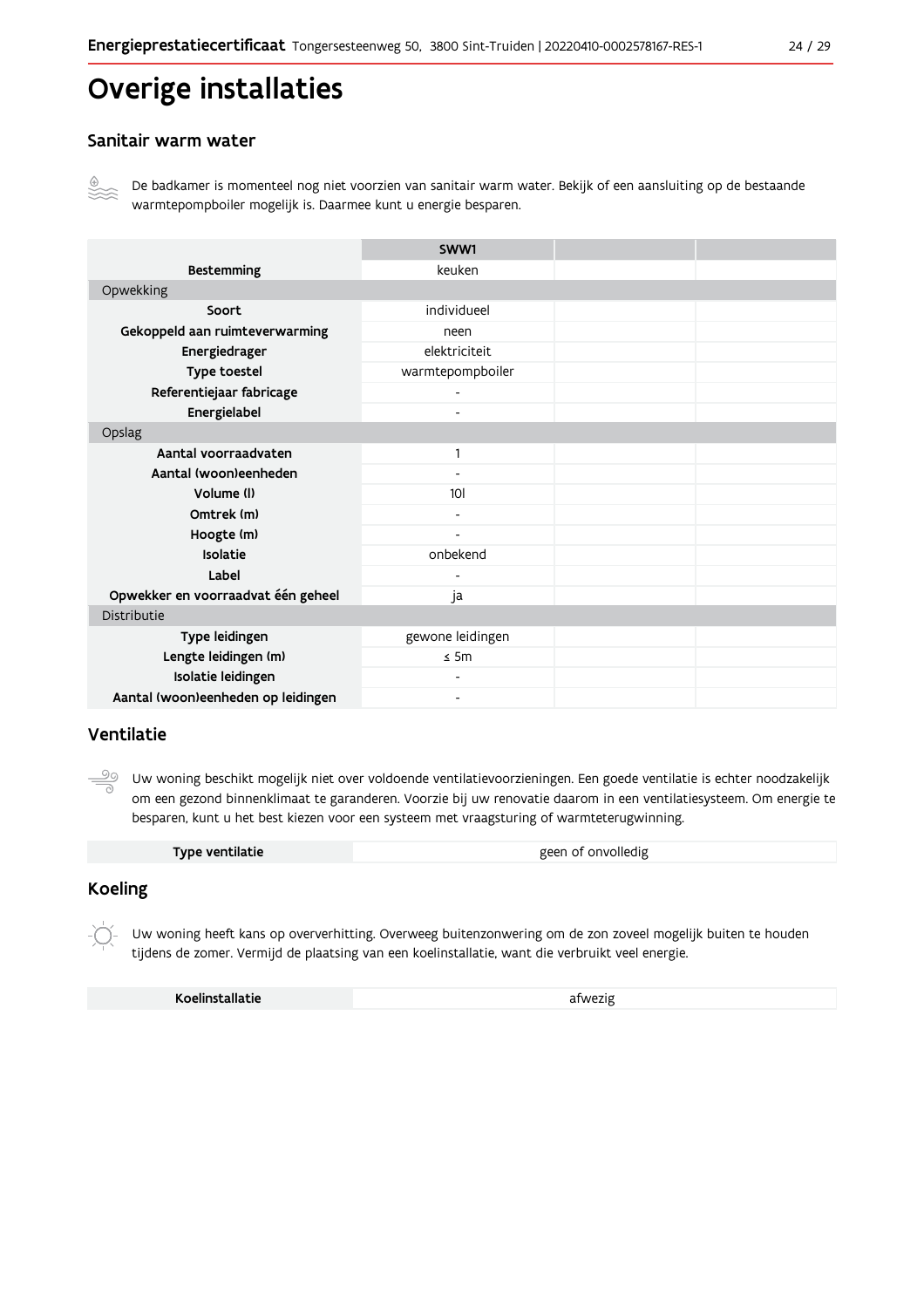# Bewijsstukken gebruikt voor dit EPC

## Welke bewijsstukken kan een energiedeskundige gebruiken?



De energiedeskundige gebruikt de informatie die hij ter plaatse ziet, aangevuld met de informatie uit bewijsstukken. Alleen documenten die voldoen aan de voorwaarden van het inspectieprotocol worden aanvaard. Ze moeten bijvoorbeeld duidelijk gelinkt kunnen worden aan de woning/het gebouw en de nodige detailinformatie bevatten.

## Let op!

Mondelinge informatie en verklaringen van architect, aannemer, eigenaar, ... worden niet aanvaard als bewijs.

In onderstaande lijst heeft de energiedeskundige aangeduid welke geldige bewijsstukken hij gebruikt heeft om dit EPC op te maken.

| Plannen: plannen bij stedenbouwkundige aanvraag, stedenbouwkundige plannen (goedgekeurd door de gemeente),          |
|---------------------------------------------------------------------------------------------------------------------|
| technische plannen, uitvoeringsplannen of -details, asbuilt-plannen                                                 |
| Lastenboeken, meetstaten of aanbestedingsplannen die deel uitmaken van een (aannemings)contract                     |
| Aannemingsovereenkomsten                                                                                            |
| Offertes of bestelbonnen                                                                                            |
| Informatie uit algemene vergadering van mede-eigenaars: verslag of proces-verbaal                                   |
| Informatie uit werfverslagen, vorderingsstaten of processen-verbalen van voorlopige of definitieve oplevering       |
| Facturen van bouwmaterialen of leveringsbonnen                                                                      |
| Facturen van aannemers                                                                                              |
| Verklaring van overeenkomstigheid met STS of ATG, opgemaakt en ondertekend door de aannemer                         |
| Foto's waarop de samenstelling van het schildeel of de installatie te herkennen is (detailfoto's) en foto's waarmee |
| aangetoond kan worden dat het schildeel of de installatie geplaatst is (overzichtsfoto's)                           |
| EPB-aangiften, zoals het transmissieformulier en het EPW-formulier                                                  |
| Informatie uit subsidieaanvragen bij de Vlaamse overheid of de netbetheerder                                        |
| Verslag van destructief onderzoek derde/expert                                                                      |
| Eerder opgemaakte EPC's, zoals het EPC van de Gemeenschappelijke Delen                                              |
| Technische documentatie met productinformatie                                                                       |
| Luchtdichtheidsmeting                                                                                               |
| WKK-certificaten of milieuvergunningen                                                                              |
| Elektriciteitskeuring                                                                                               |
| Verwarmingsauditrapport, keuringsrapport of reinigings- en verbrandingsattest ketel                                 |
| Ventilatieprestatieverslag                                                                                          |
| Verslag energetische keuring koelsysteem                                                                            |
| Verlichtingsstudie en eventuele relightingpremie                                                                    |
| Aanvullende bewijsstukken: uittreksel van de kadastrale legger of het vergunningenregister, notariële akte,         |
| ontvangst- of volledigheidsbewijs van de stedenbouwkundige aanvraag, verkavelingsvergunning,                        |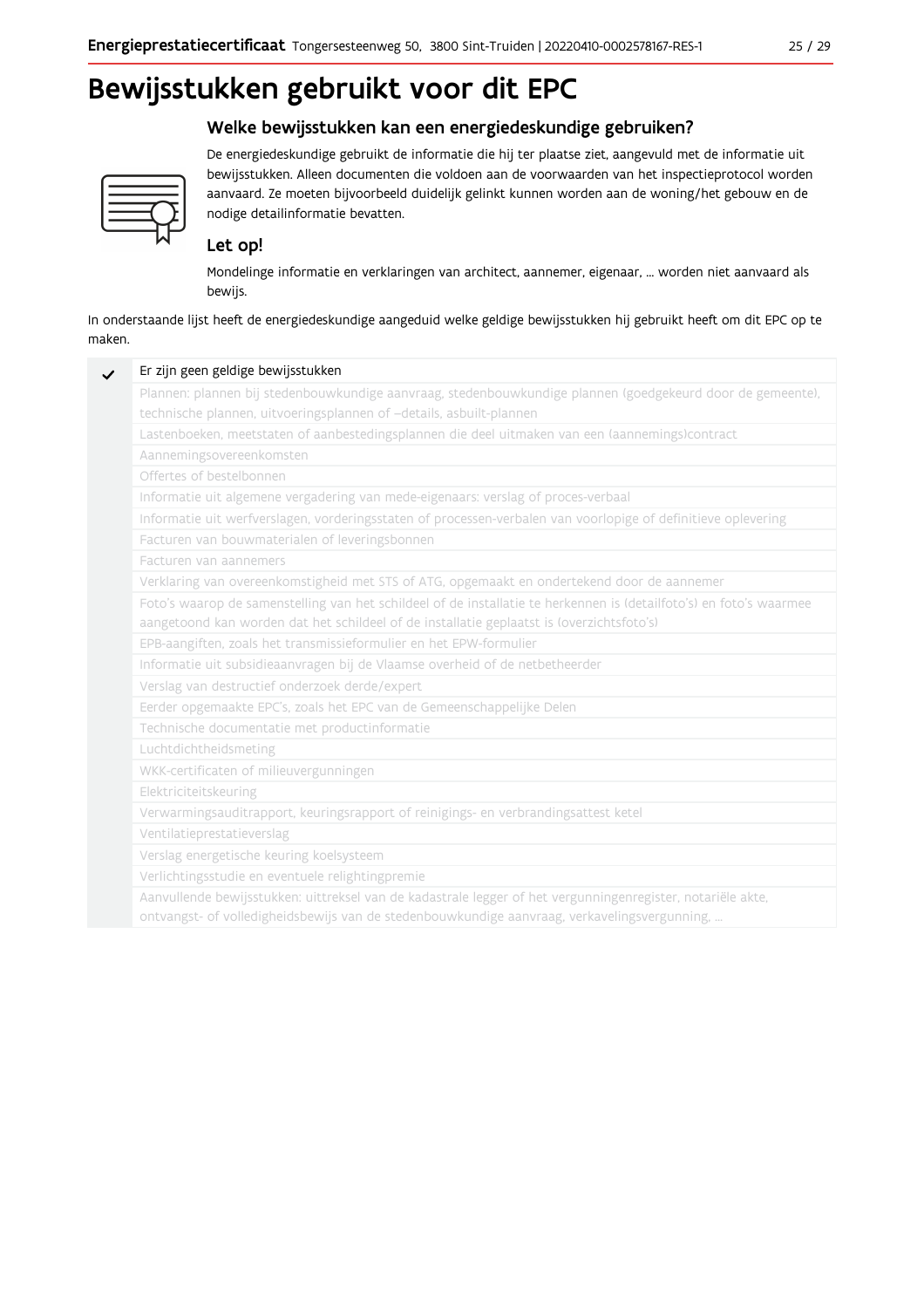# **Toelichting prijsindicaties**

## Deze toelichting beschrijft hoe de prijsberekeningen zijn opgemaakt.

De prijzen op het EPC zijn indicatieve gemiddelden die op geautomatiseerde wijze berekend zijn en afgerond zijn op 500 euro. Op basis van actuele gemiddelde eenheidsprijzen en de hoeveelheden die de energiedeskundige opgemeten heeft, berekent de software de prijsindicaties voor de aanbevolen werken. De prijsindicaties kunnen afwijken van de offerteprijzen van uw aannemer.

In de praktijk zijn vaak verschillende uitvoeringsmethodes mogelijk die niet evenveel kosten. Elke methode heeft voor- en nadelen. Het EPC oordeelt niet welke uitvoeringsmethode u het best kunt toepassen bij uw renovatie. Daarom geeft het een prijsindicatie voor de meest gangbare uitvoeringsmethode(s). Als er verschillende gangbare uitvoeringsmethodes zijn, toont het EPC de prijsindicatie voor de verschillende uitvoeringsmethodes.

De energiedeskundige controleert de prijsindicaties en de technische uitvoerbaarheid van de aanbevolen werken niet.

#### De berekening

De prijsindicaties op het EPC zijn geen volledige raming van uw renovatiebudget.

Renovatiewerken die geen betrekking hebben op de verbetering van de energieprestatie van uw woning (zoals een keuken- of badkamerrenovatie), worden niet in rekening gebracht.

In de tabellen verderop leest u welke kosten vervat zitten in de prijsindicaties en welke niet.

#### De aannames

Bij de berekening worden aannames gedaan (bijvoorbeeld: het dakgebinte is gezond; het onderdak is in goede staat; er is geen vochtprobleem in de muren; de muren hebben een standaardopbouw). Het is mogelijk dat de aannames niet van toepassing zijn op de specifieke toestand van uw woning. Dat kan ertoe leiden dat bijkomende werken nodig zijn, dat andere prijzen van toepassing zijn of dat bepaalde werken een specifieke techniek vragen. Het is ook mogelijk dat u de werken niet mag uitvoeren zonder vergunning. Vraag altijd advies aan een architect, aannemer of andere vakman. Werk samen met vakmensen die in orde zijn met de verzekeringsplicht, sociale en fiscale plichten.

#### De eenheidsprijzen

De gemiddelde eenheidspriizen die in de berekening gebruikt worden, zijn inclusief de kostpriis van standaardproducten van goede kwaliteit, plaatsingskosten, vervoerskosten, de stortkosten bij afbraak en 6% btw. Ze houden geen rekening met marktschommelingen of regionale prijsverschillen. Er wordt een meerprijs ingerekend voor kleine hoeveelheden en een minprijs voor grote hoeveelheden. De eenheidsprijzen zijn bepaald op basis van de volgende bronnen: Arch-index <2012-2017>, Aspen Index <2018>, UPA-BUA-Arch<2017> en overleg met vakmensen.

### Meer informatie

Meer informatie over de prijsberekeningen vindt u op www.energiesparen.be.

### In detail bekeken

Volgende kosten zijn te afhankelijk van de situatie en worden daarom bij geen enkele prijsindicatie in rekening gebracht:

- · Algemene overkoepelende kosten, zoals loonkosten van de architect of ingenieur en coördinatiekosten;
- Werfinstallaties:
- · Vergunningen, zoals een bouwvergunning of een vergunning voor de inname van het openbaar terrein;
- Toeslagen voor werken in bepaalde regio's en grootstedelijke contexten:
- · Moeilijke bereikbaarheid van (een deel) van het gebouw;
- · Obstructies door naburige percelen, gebouwen en bomen;
- · Cultuurhistorische context of elementen, erfgoed (want niet alle uitvoeringsmethodes zijn dan mogelijk);
- · Technische complexiteit ten gevolge van eigenaardigheden aan het gebouw;
- · Opmaak van een asbestinventaris en verwijderen van asbest;
- · Meerprijzen omdat de werken niet in één fase kunnen worden uitgevoerd.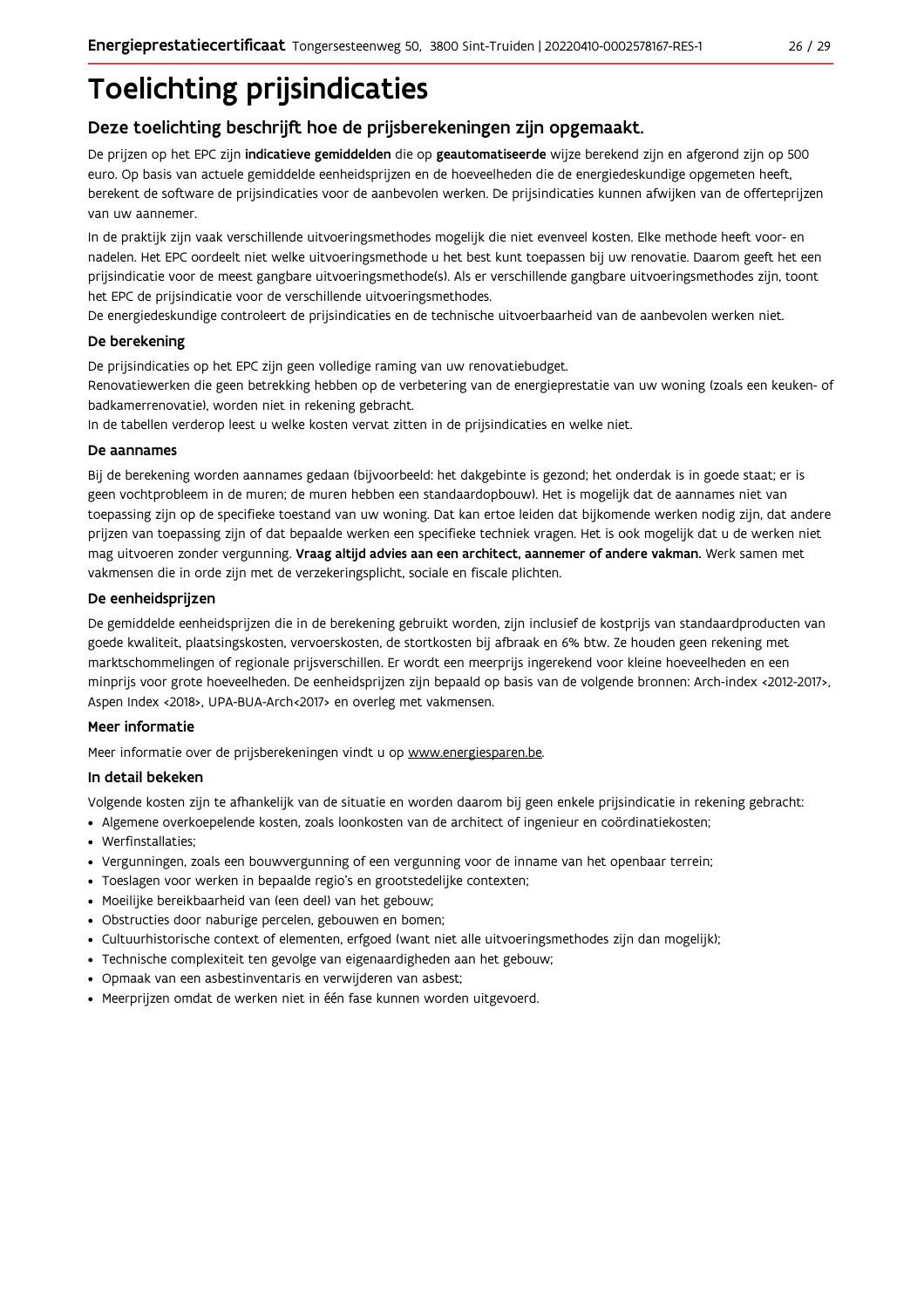In de onderstaande tabel wordt per maatregel aangegeven welke kosten wel en welke kosten niet zijn opgenomen in de berekening. Bij de werken die niet zijn inbegrepen, wordt aangenomen dat de werken niet altijd noodzakelijk zijn, of dat het element in goede staat is, gezond, stabiel, voldoende draagkrachtig, droog, correct geplaatst ...

Als u werken combineert, kan dit een prijsvoordeel opleveren.

|                                                   | Inbegrepen werken                                                                                                                                                                                                                                                                                                                                                                                                                                                                                                                                                                                                                                                                                                                               | Niet inbegrepen                                                                                                                                                                                                                                                                                                               |
|---------------------------------------------------|-------------------------------------------------------------------------------------------------------------------------------------------------------------------------------------------------------------------------------------------------------------------------------------------------------------------------------------------------------------------------------------------------------------------------------------------------------------------------------------------------------------------------------------------------------------------------------------------------------------------------------------------------------------------------------------------------------------------------------------------------|-------------------------------------------------------------------------------------------------------------------------------------------------------------------------------------------------------------------------------------------------------------------------------------------------------------------------------|
| Plat dak<br>Isoleren bovenop het<br>bestaande dak | · Plaatsen van isolatie en dampscherm<br>· Plaatsen van dakdichting en dakdoorvoer<br>· Verhogen van de dakrand en plaatsen van<br>dakrandprofiel<br>• Aansluitingen met aanwezige koepels<br>• Afnemen en herplaatsen van bestaande<br>PV-panelen of zonneboiler<br>· Dakdoorvoeren voor rookgasafvoer,<br>ventilatie of verluchting van sanitair<br>(exclusief de afvoeren)<br>· Bij omkeerdak: verwijderen van ballast en<br>isolatie                                                                                                                                                                                                                                                                                                        | Er wordt aangenomen dat de dakhelling<br>voldoende is voor een goede afwatering.<br>Er wordt aangenomen dat volgende elementen<br>kunnen behouden worden:<br>• Dakstructuur<br>• Dakafdichting (kan gebruikt worden als<br>dampscherm)<br>• Binnenafwerking<br>• Regenwaterafvoer (goten en buizen)                           |
| Muren<br>Isoleren aan de binnenkant               | • Afbraak van vloerplinten en vensterbanken<br>• Afnemen en herplaatsen van aanwezige<br>radiatoren/convectoren. inclusief<br>aanpassingen aan leidingen<br>· Plaatsen van isolatie en dampscherm,<br>inclusief stijl- en regelwerk bij half-stijve<br>isolatieplaten<br>· Bij de onderbreking van isolatielaag door<br>binnenmuren: doortrekken van de isolatie<br>op de binnenmuren over minstens 1 meter<br>(koudebrug vermijden)<br>· Plaatsen van een standaard afwerking<br>(gipskartonplaten, geplamuurd en<br>geschilderd + stijl- en regelwerk), inclusief<br>vloerplinten en vensterbanken<br>• Aanwerken rond vensters en deuren<br>• Aanpassingen aan elektriciteitsbekabeling,<br>stopcontacten, schakelaars en<br>wandverlichting | • Vochtonderzoek en vochtbehandeling<br>• Volledige afbraak binnenafwerking (vb.<br>behang en muurbepleistering)<br>· Plaatsen van muurdoorvoeren                                                                                                                                                                             |
| Muren<br>Isoleren aan de buitenkant               | • Afzagen van bestaande dorpels<br>· Afbraak van regenwaterafvoerbuizen<br>· Vergroten van de dakranduitsprong bij een<br>deel van de gevels.<br>· Plaatsen van isolatie<br>• Plaatsen van een standaardgevelafwerking = • Aanpassingen aan luifels, dakgoten,<br>gemiddelde van<br>• Sierbepleistering 25 mm (mineraal<br>gebonden)<br>• Vezelcementplaten<br>• Houten beplanking (ceder en merbau)<br>• Strokenbekleding met laminaat 8 mm<br>• Thermisch veredeld hout<br>• Steenstrips<br>Aanwerken rond vensters en deuren<br>· Plaatsen van muurdoorvoeren<br>· Plaatsen van nieuwe dorpels<br>· Plaatsen van regenwaterafvoerbuizen<br>· Stellingen (vanaf twee verdiepingen)                                                            | • Uitvlakken van de muren<br>• Aansluiting met reeds aanwezige dakisolatie<br>• Afbraak van de gevelsteen bij spouwmuren<br>• Aanpassingen aan buitenaanleg,<br>buitenkranen, buitenverlichting<br>zonwering en luiken<br>• Afwerking bij muren die grenzen aan een<br>onverwarmde binnenruimte zoals een<br>garage of kelder |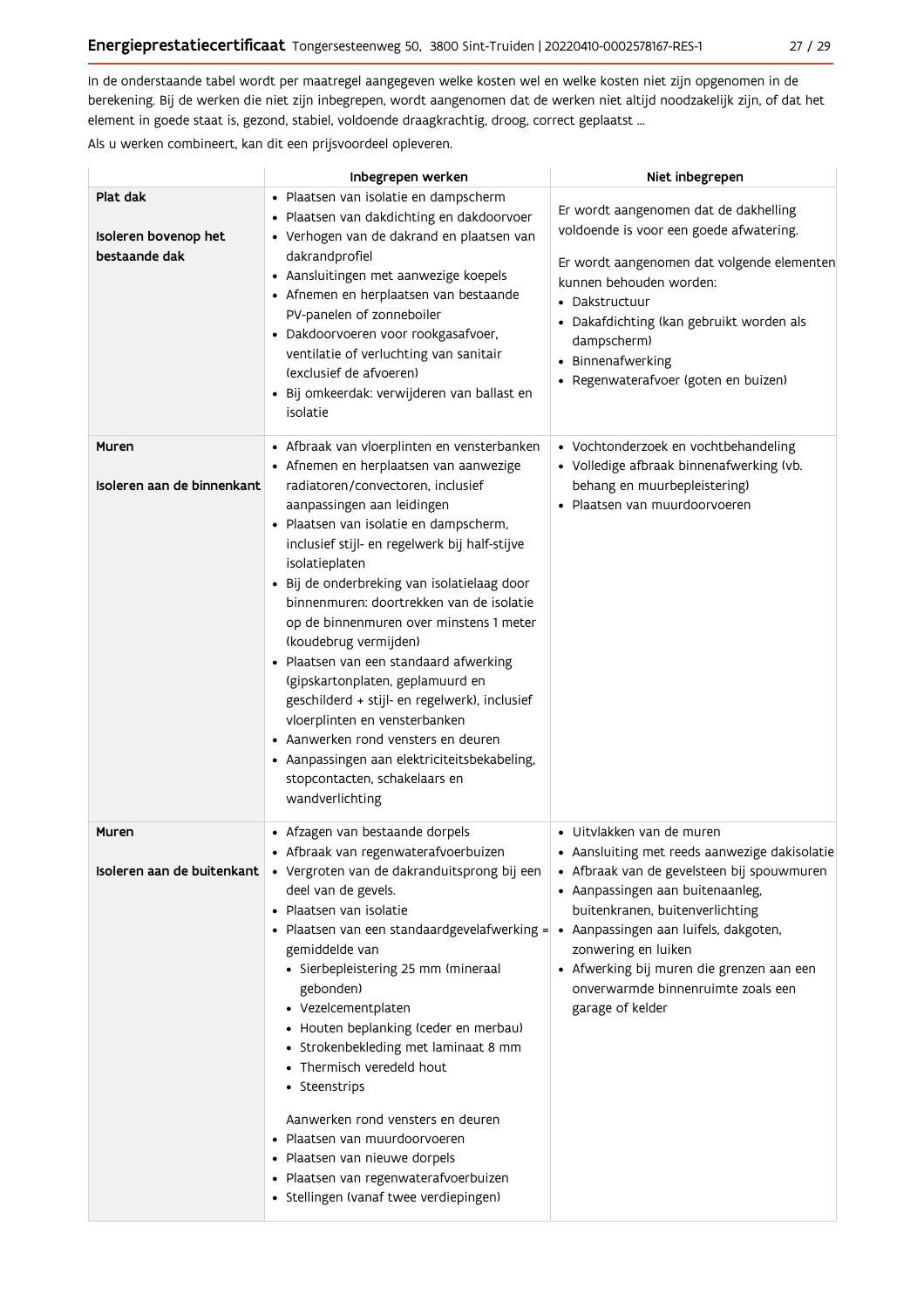| Vloeren op volle grond                                                                                      | • Afbraak van vloerbekleding en vloerplinten<br>• Afbraak van eventueel aanwezige<br>isolatielaag, isolerende mortel of uitvullaag<br>• Afbraak van dekvloer (chape) en eventueel<br>vochtscherm<br>• Afbraak van een funderingsplaat<br>• Afgraven van grond (25 cm diep)<br>· Plaatsen van gewapende betonplaat (15 cm)<br>· Plaatsen van vochtschermen en isolatie<br>· Plaatsen van een gewapende dekvloer<br>(chape)<br>· Plaatsen van een standaard vloerafwerking<br>inclusief plinten = gemiddelde van<br>• Keramische tegels (alle formaten)<br>• Parket (bamboe, beuk)<br>• Laminaat parket<br>• Wollen vast tapijt met ondertapijt<br>• Lineoleum | • Stabiliteitsonderzoek<br>· Plaatsen van gestabiliseerd zand<br>• Grondsanering<br>· Verwijderen van ondergrondse massieven<br>• Speciale funderingswerken<br>(onderschoeiingen,)<br>· Plaatsen van een uitvullaag<br>• Verwijderen, vernieuwen of verplaatsen van<br>riolering, leidingen en kabels (o.a.<br>elektriciteit, sanitair)<br>• Afbraak en plaatsing van vloerverwarming |
|-------------------------------------------------------------------------------------------------------------|--------------------------------------------------------------------------------------------------------------------------------------------------------------------------------------------------------------------------------------------------------------------------------------------------------------------------------------------------------------------------------------------------------------------------------------------------------------------------------------------------------------------------------------------------------------------------------------------------------------------------------------------------------------|---------------------------------------------------------------------------------------------------------------------------------------------------------------------------------------------------------------------------------------------------------------------------------------------------------------------------------------------------------------------------------------|
| Isoleren aan de onderkant<br>(vb. boven een<br>(kruip)kelder, garage of<br>carport, uitkragende<br>vloeren) | Vloeren niet op volle grond · Plaatsen van vochtbestendige isolatie,<br>inclusief stijl- en regelwerk bij half-stijve<br>isolatieplaten<br>• Plaatsen van een standaard<br>buitenafwerking (alleen bij vloeren boven<br>een onverwarmde ruimte, zoals een garage<br>of boven een buitenruimte) = gemiddelde<br>van<br>· Gipskartonplaten (geplamuurd en<br>geschilderd)<br>• Verniste houten planken (Meranti, Rood<br>Noors Grenen)                                                                                                                                                                                                                         | • Aanpassingen aan de verlichting<br>• Aanpassingen aan kabels en leidingen die<br>bevestigd zijn tegen de vloer (deze kunnen<br>in de isolatie ingewerkt worden)<br>Er wordt aangenomen dat de (kruip)kelder<br>toegankelijk is voor werken; anders gelden er<br>andere uitvoeringswijzen en prijzen. Deze zijn<br>niet in dit EPC opgenomen.                                        |
| Vensters vervangen                                                                                          | · Afbraak en plaatsen van nieuwe draai-kip<br>vensters (gangbare maten en vormen,<br>gemiddelde prijs van hout, aluminium en<br>PVC)<br>· Plaatsen van ventilatieroosters bij een deel<br>van de vensters (tenzij mechanische<br>ventilatie aanwezig is)<br>· Plaatsen van nieuwe vensterbanken<br>· Plaatsen van dorpels bij de vervanging van<br>glasbouwstenen door vensters<br>• Herstellingen aan binnen- of<br>buitenafwerking<br>· Plaatsen van dichtingsvoegen met de gevel<br>• Een hijstoestel                                                                                                                                                     | · Toeslag voor bijzondere afmetingen en<br>vormen<br>· Toeslag voor bijzonder beslag, sloten of<br>beglazing met specifieke eigenschappen of<br>versieringen<br>• Rolluiken en rolluikkasten<br>• Vliegenramen                                                                                                                                                                        |
| Deuren en panelen<br>vervangen                                                                              | • Afbraak en plaatsen van nieuwe deuren en<br>panelen (gemiddelde prijs van hout,<br>aluminium en PVC)<br>• Herstellingen aan binnen- of<br>buitenafwerking, inclusief deurkruk<br>· Plaatsen van dichtingsvoegen met de gevel                                                                                                                                                                                                                                                                                                                                                                                                                               | · Toeslag voor bijzondere afmetingen en<br>vormen<br>• Toeslag voor beslag, sloten of beglazing met<br>specifieke eigenschappen<br>• Toeslag voor versieringen<br>• Rolluiken en rolluikkasten<br>• Vliegenramen<br>Er wordt aangenomen dat volgende elementen<br>kunnen behouden worden:<br>• Dorpels                                                                                |